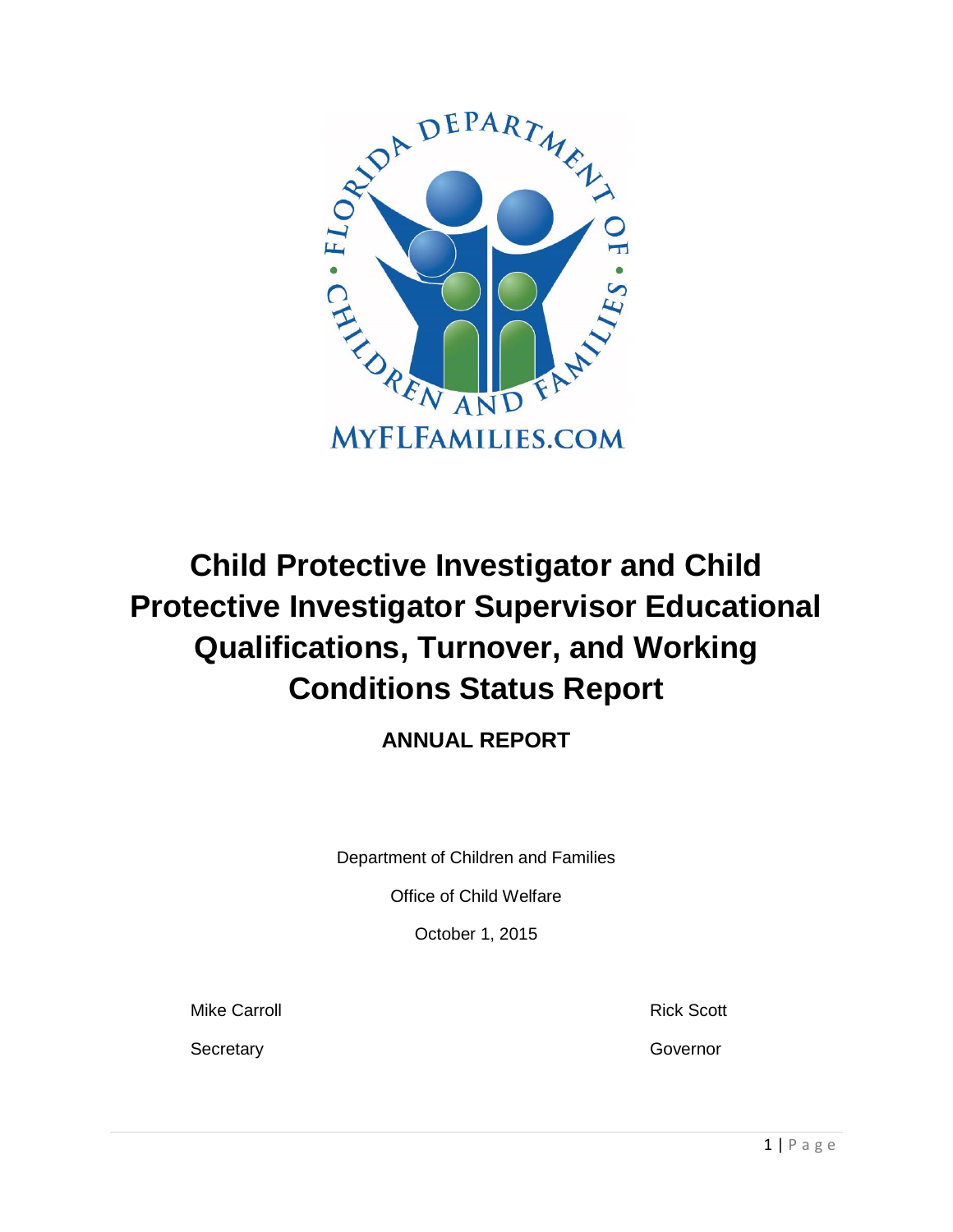# **Contents**

| Child Protective Investigator Minimum Qualifications, Base Pay and Position Descriptions 4     |
|------------------------------------------------------------------------------------------------|
|                                                                                                |
| Average Child Protective Investigator Caseloads and the Average Supervisor to Child Protective |
|                                                                                                |
|                                                                                                |
| Child Protective Investigators and Senior Child Protective Investigators being supervised by   |
|                                                                                                |
| Educational Levels and Background of Child Protective Investigative Staff 13                   |
|                                                                                                |
| Educational Attainment of Employed Child Protective Investigative Staff 13                     |
| Department of Children and Families 2015 Annual Child Protection Investigative Survey Results  |
|                                                                                                |
|                                                                                                |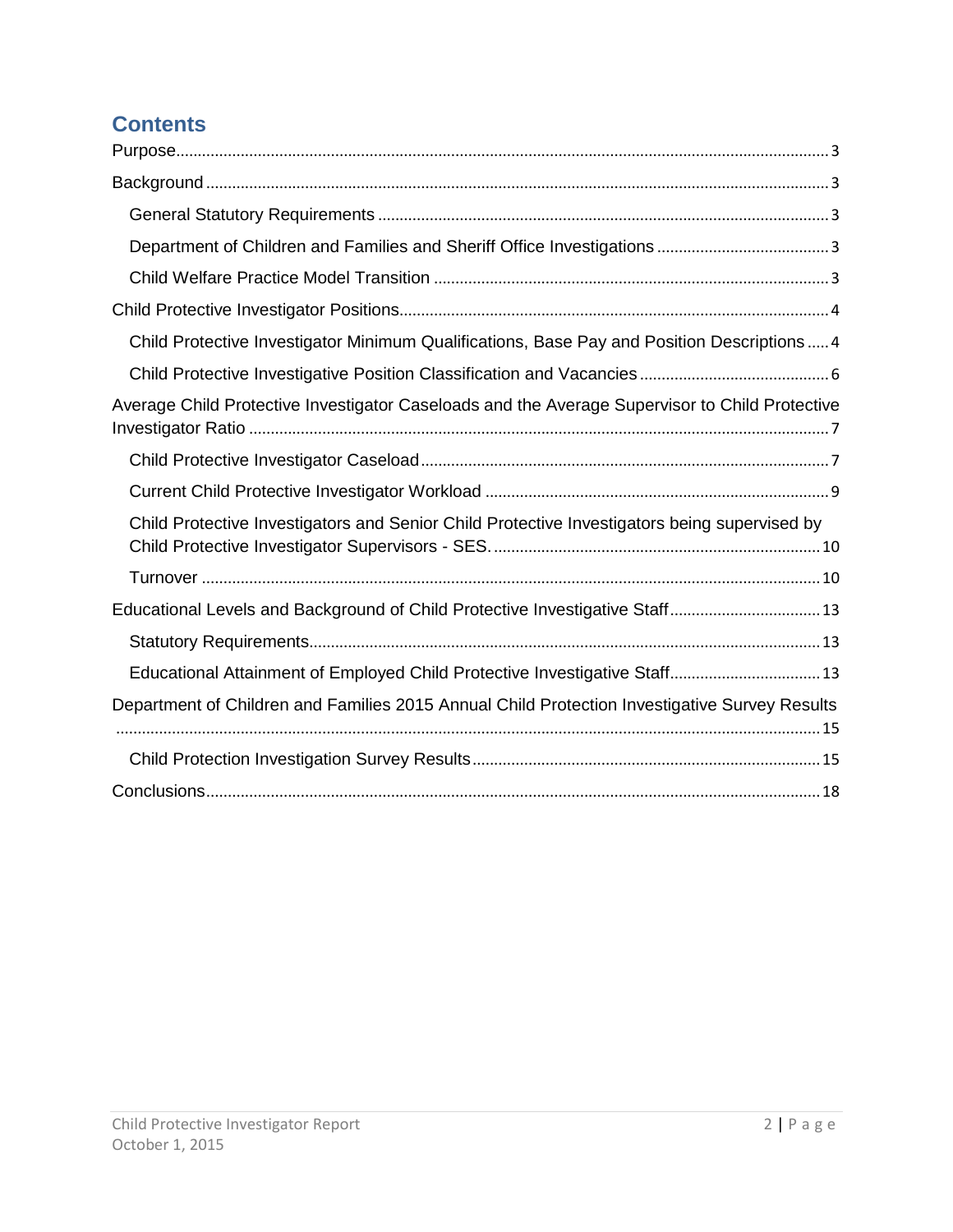#### <span id="page-2-0"></span>**Purpose**

The information provided within this report is designed to meet requirements contained within section 402.402(3), Florida Statutes (F.S.), which requires the Florida Department of Children and Families (Department) to provide a status report to the Governor and Legislature as to the educational qualifications, turnover rates, and working conditions for the Department's child protective investigators, child protective investigator supervisors and other child protective investigative staff*.*

This report includes recent information related to the Department's full time equivalent (FTE) child protective investigation positions within the areas of:

- Child protective investigative minimum qualifications, base pay and position descriptions;
- The distribution of child protective investigative positions across the six Department Regions and allocation of child protective investigative positions across the four child protective investigation class titles;
- The percentage of vacant child protective investigative positions;
- The monthly average number of new cases being assigned to all Child Protective Investigator and Senior Child Protective Investigator positions;
- The average number of Child Protective Investigators and Senior Child Protective Investigators supervised by Child Protective Investigator Supervisor – SES staff;
- Turnover rate for all child protective investigative positions;
- General educational information for all child protective investigative positions; and
- Employee satisfaction, opinion and concerns survey results.

#### <span id="page-2-1"></span>**Background**

#### <span id="page-2-2"></span>**General Statutory Requirements**

Chapter 39, F.S. establishes requirements that Child Protective Investigators respond to and make determinations as to the overall validity of allegations of child abuse, abandonment or neglect. Child Protective Investigators are also required to assess the overall safety and wellbeing of children, initiate the removal of children (if needed) and assist in the linkage of families to appropriate in-home services that are designed to help stabilize the family while helping to improve the overall safety and well-being of the child.

#### <span id="page-2-3"></span>**Department of Children and Families and Sheriff Office Investigations**

In support of these statutory requirements the Department currently conducts child protective investigations in 61 of Florida's 67 counties. Sheriff's Offices perform child protective investigations in the remaining six counties (Broward, Hillsborough, Manatee, Pasco, Pinellas, and Seminole) under grant agreements with the Department. Unless otherwise specified, all information contained within this report addresses Department child protective investigative positions only.

#### <span id="page-2-4"></span>**Child Welfare Practice Model Transition**

Over the last 2 ½ years, the Department has transitioned its Child Welfare Practice to emphasize the engagement and empowerment of parents and caregivers while helping to ensure the overall safety and well-being of the child through the use of a uniform safety decision-making methodology and standardized risk assessment tools. The Child Welfare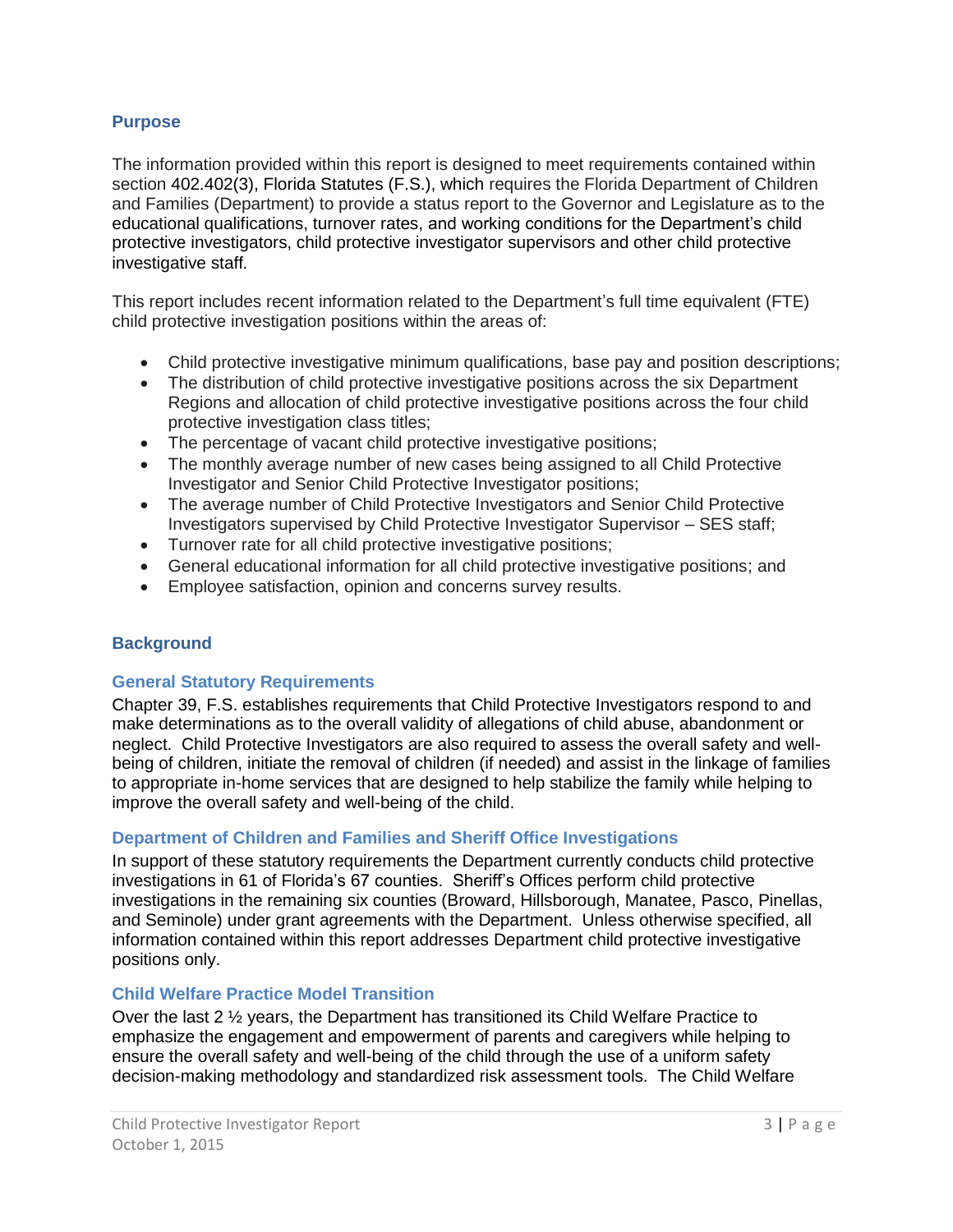Practice Model allows for the creation of a standardized and comprehensive child protective investigative environment by establishing a:

- Common language for assessing child safety and well-being for both child protective investigators and Community Based Care case managers;
- Standardized framework by which all children are identified as being in a potentially unsafe environment;
- Common set of constructs that guide the development and maintenance of safety intervention strategies for those children that are identified as being in an unsafe environment; and
- Common framework for the identification of potential child safety issues that can then be integrated into the caregiver's case plan so as to ensure that efforts are made to address all of the core issues that are diminishing the caregiver's ability to fully protect the child.

The key to successful implementation of the Child Welfare Practice Model is to ensure that all of Florida's child welfare professionals have the skills and supervisory support needed to properly assess families and evaluate child safety issues through the consistent application of the Child Welfare Practice Model and accompanying tools. The Child Welfare Practice Model has required the Department's workforce to function differently as the state's child welfare system transitions away from a primarily incident driven safety assessment model to a model that guides the Department's workforce to gather more information about children and family dynamics, child and adult functioning and information on parenting styles and discipline techniques.

# <span id="page-3-0"></span>**Child Protective Investigator Positions**

# <span id="page-3-1"></span>**Child Protective Investigator Minimum Qualifications, Base Pay and Position Descriptions**

Current minimum qualifications for all child protective investigative positions require an applicant for employment to:

- Hold a current valid State of Florida driver's license;
- Have completed a bachelor's degree from an accredited college or university with a preference given to degrees in social work, behavioral science, nursing or education;
- Be in possession of a current Florida Child Protection certification for any senior or supervisory child protective investigation position or in the case of a Child Protective Investigator be able to successfully complete the Florida Child Protective Investigation certification requirement within twelve months of being hired.

The Department has divided child protective investigative positions into four class titles. These class titles and annual base salary for each of the classes are:

- Child Protective Investigator-\$39,600;
- Senior Child Protective Investigator-\$41,500;
- Child Protective Investigator Field Support Supervisor-\$46,900; and
- Child Protective Investigator Supervisor SES- \$49,200.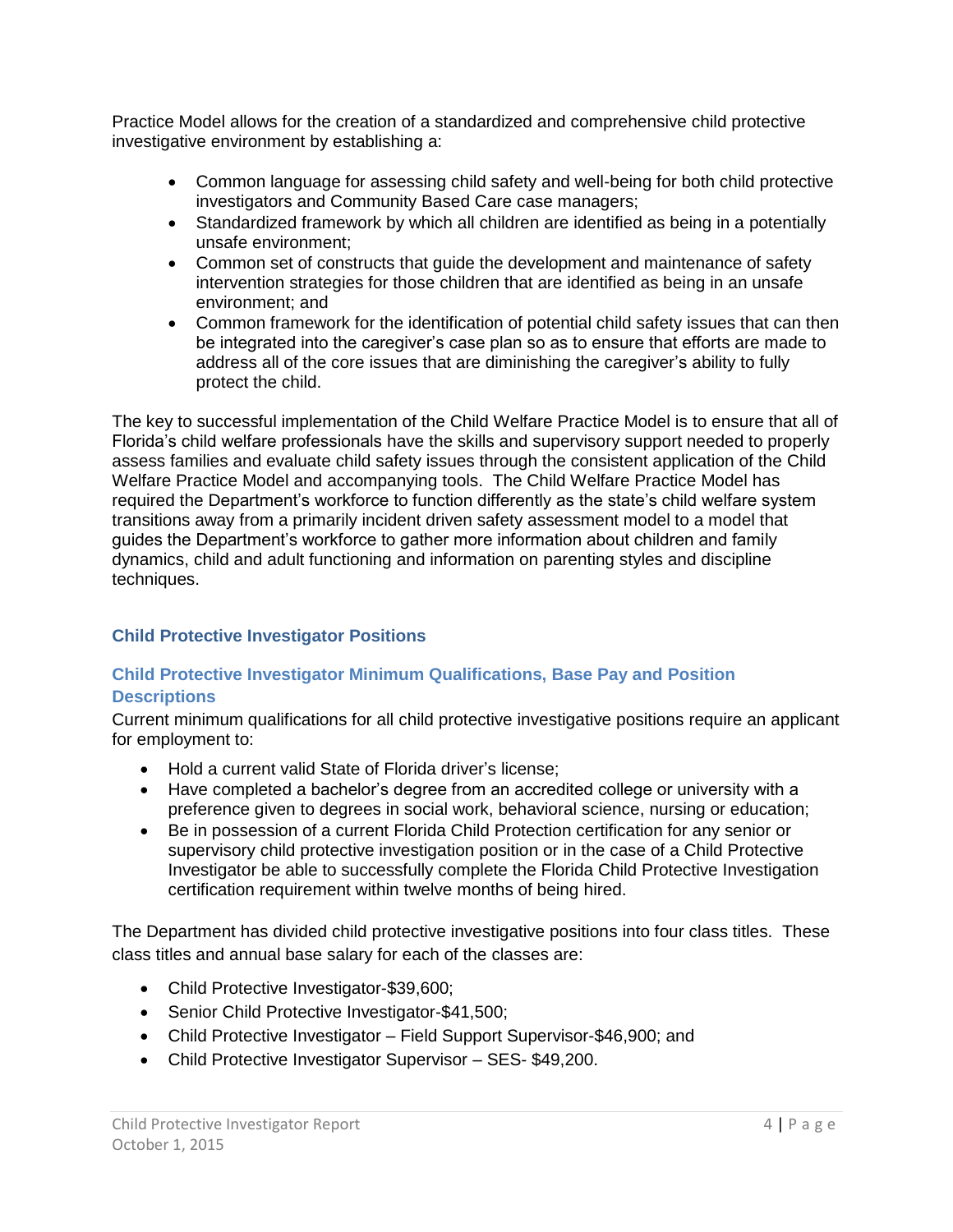Table 1 provides a full review of the base pay, general job description and minimum qualifications for all four of the Department's Child Protective Investigative classes.

|                                                                                |              |                    |                                                                                                                                                                                                                                                                                                                                                                                                                                                                                                                                        | Table 1 – Child Protective Investigative Positions by Class, Title, Base Pay, Job Description and Minimum Qualifications                                                                                                                                                                                                                                                                                                                                                                      |
|--------------------------------------------------------------------------------|--------------|--------------------|----------------------------------------------------------------------------------------------------------------------------------------------------------------------------------------------------------------------------------------------------------------------------------------------------------------------------------------------------------------------------------------------------------------------------------------------------------------------------------------------------------------------------------------|-----------------------------------------------------------------------------------------------------------------------------------------------------------------------------------------------------------------------------------------------------------------------------------------------------------------------------------------------------------------------------------------------------------------------------------------------------------------------------------------------|
| <b>Class Title</b>                                                             | Pay<br>Grade | <b>Base</b><br>Pay | <b>Job Description</b>                                                                                                                                                                                                                                                                                                                                                                                                                                                                                                                 | <b>Minimum Qualifications</b>                                                                                                                                                                                                                                                                                                                                                                                                                                                                 |
| <b>Child Protective</b><br>Investigator                                        | 019          | \$39,600           | This is professional work protecting<br>children, working with families and<br>conducting investigations of alleged<br>abused, abandoned, neglected or<br>exploited children, in the Department<br>of Children and Families                                                                                                                                                                                                                                                                                                            | Current valid State of Florida driver's license;<br>$\bullet$<br>$\bullet$<br>A bachelor's degree from an accredited college or<br>university (preferred degree in social work,<br>behavioral science, nursing or education field);<br>Must obtain Florida Child Protective Investigator<br>$\bullet$<br>certification within 12 months of hire<br>Preference given to individuals successfully<br>$\bullet$<br>completing the Department's Child Protection<br>Internship                    |
| Senior Child<br>Protective<br>Investigator                                     | 020          | \$41,500           | Performs advanced (senior-level) child<br>protective services work. Work<br>involves investigating and analyzing<br>child protective problems, taking<br>corrective action for children, and<br>overseeing and evaluating casework<br>activities. May help plan, assign,<br>and/or supervise the work of others.<br>Works under minimal supervision, with<br>extensive latitude for the use of<br>initiative and independent judgment.                                                                                                 | Current valid State of Florida driver's license: and<br>$\bullet$<br>A bachelor's degree from an accredited college or<br>$\bullet$<br>university (preferred degree in social work,<br>behavioral science, nursing or education field);<br>Two years of child protection related experience;<br>$\bullet$<br>Current Florida Child Protective Investigator<br>$\bullet$<br>certification                                                                                                      |
| <b>Child Protective</b><br>Investigator-<br><b>Field Support</b><br>Supervisor | 021          | \$46,900           | Performs field based supervision,<br>coaching, mentoring of investigative<br>staff, and primarily new, developing<br>supervisory staff. However, they could<br>be used to assist with staff that may<br>need some additional coaching or<br>development in certain areas. These<br>positions schedule time with<br>investigators, as well as perform<br>random visits. They provide field<br>support to the supervisor in developing<br>a well-trained and prepared<br>investigative staff.                                            | $\bullet$<br>Current valid State of Florida driver's license;<br>A bachelor's degree from an accredited college or<br>$\bullet$<br>university (preferred degree in social work,<br>behavioral science, nursing or education field);<br>Two years of child protection related experience;<br>$\bullet$<br>Circuit and regional travel required<br>$\bullet$<br>Current Florida Child Protective Investigator<br>$\bullet$<br>certification                                                     |
| <b>Child Protective</b><br>Investigator<br>Supervisor - SES                    | 421          | \$49,200           | This is an advanced-level professional<br>supervisory position. Directs the work<br>of child protective investigators and<br>support staff. The primary duty of the<br>position is to spend the majority of the<br>time communicating with, motivating,<br>training and evaluating employees,<br>planning and directing their work; and<br>having the authority to hire, transfer,<br>suspend, layoff, recall, promote,<br>discharge, assign, reward, or<br>discipline subordinate employees to<br>effectively recommend such actions. | Current valid State of Florida driver's license;<br>$\bullet$<br>A bachelor's degree from an accredited college or<br>$\bullet$<br>university (preferred degree in social work,<br>behavioral science, nursing or education field);<br>Three years of child protection related experience;<br>$\bullet$<br>One year of coordinating the work of CPIs or<br>$\bullet$<br>supervisory/managerial experience; and<br>Current Florida Child Protective Investigator<br>$\bullet$<br>certification |
|                                                                                |              |                    |                                                                                                                                                                                                                                                                                                                                                                                                                                                                                                                                        | Source: Florida Department of Children and Families, Child Protection Transformation Project Executive Steering Committee Presentation dated                                                                                                                                                                                                                                                                                                                                                  |

<span id="page-4-0"></span>Source: Florida Department of Children and Families, Child Protection Transformation Project Executive Steering Committee Presentation dated March 30, 2012, Slide: Job Classification and Position Summary, Page 8.

 $\blacksquare$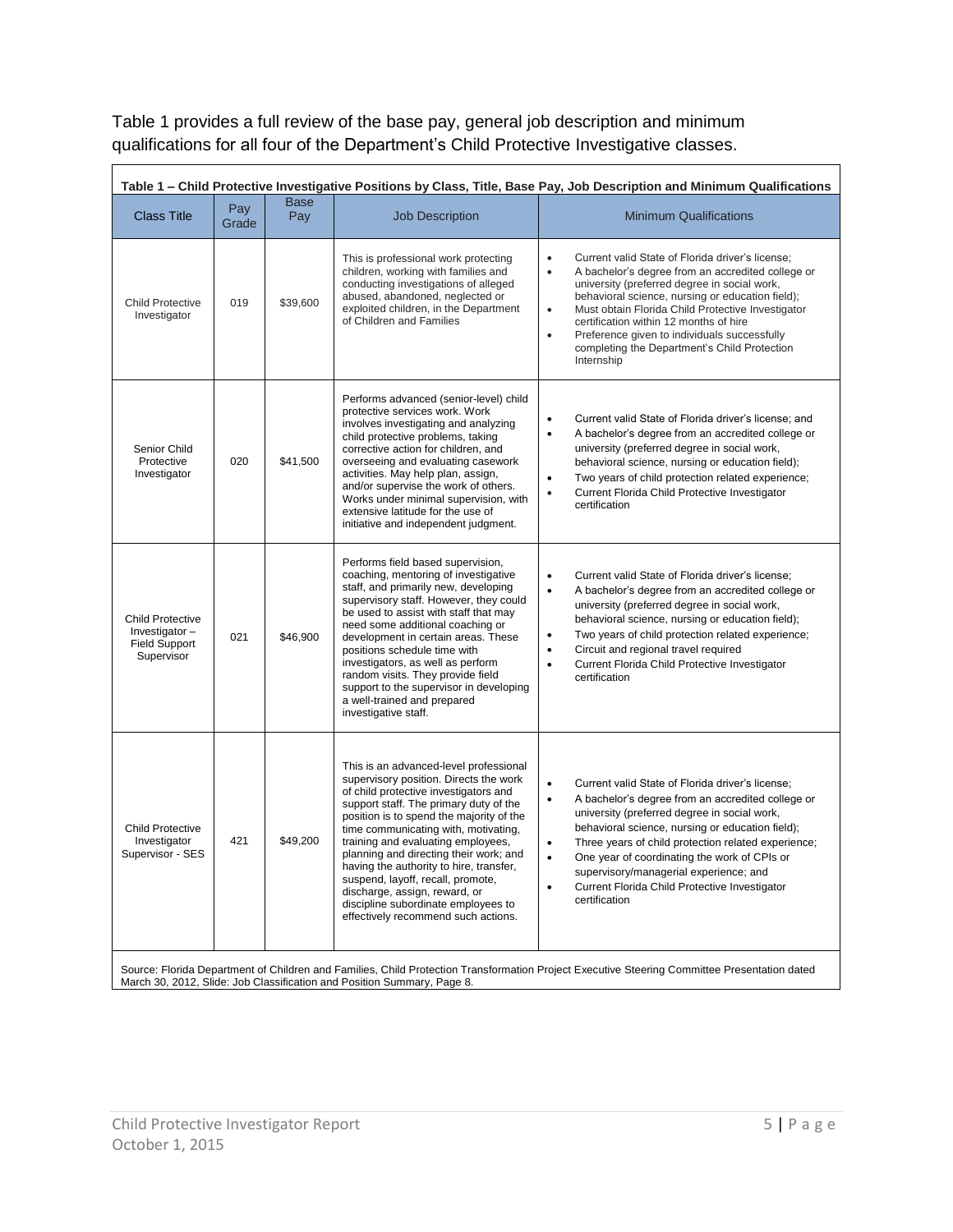# **Child Protective Investigative Position Classification and Vacancies**

|           | Table 2 - Classification and Vacancies of the Department Child Protective Investigative Positions as of 8/24/2015 | <b>Positions</b>                 |                                                     |                                                          |
|-----------|-------------------------------------------------------------------------------------------------------------------|----------------------------------|-----------------------------------------------------|----------------------------------------------------------|
| Region    | <b>Class Title</b>                                                                                                | Allocation<br>as of<br>8/24/2015 | <b>Total Vacant</b><br>Positions as of<br>8/24/2015 | <b>Percentage of Positions</b><br>Vacant as of 8/24/2015 |
|           | Child Protective Investigator                                                                                     | 130                              | 5                                                   | 3.85%                                                    |
|           | <b>Senior Child Protective</b><br>Investigator                                                                    | 27                               | $\overline{7}$                                      | 25.93%                                                   |
| Northwest | Child Protective Investigator -<br><b>Field Support Supervisor</b>                                                | 4                                | 0                                                   | 0.00%                                                    |
|           | Child Protective Investigator<br>Supervisor - SES                                                                 | 30                               | $\mathbf 0$                                         | 0.00%                                                    |
|           | Northwest Total                                                                                                   | 191                              | 12                                                  | 6.28%                                                    |
|           | Child Protective Investigator                                                                                     | 245                              | 9                                                   | 3.67%                                                    |
|           | Senior Child Protective<br>Investigator                                                                           | 47                               | $\overline{7}$                                      | 14.89%                                                   |
| Northeast | Child Protective Investigator -<br><b>Field Support Supervisor</b>                                                | 6                                | $\mathbf 0$                                         | 0.00%                                                    |
|           | Child Protective Investigator<br>Supervisor - SES                                                                 | 51                               | $\mathbf{1}$                                        | 1.96%                                                    |
|           | <b>Northeast Total</b>                                                                                            | 349                              | 17                                                  | 4.87%                                                    |
|           | Child Protective Investigator                                                                                     | 353                              | 24                                                  | 6.80%                                                    |
|           | Senior Child Protective<br>Investigator                                                                           | 72                               | $\overline{7}$                                      | 9.72%                                                    |
| Central   | Child Protective Investigator -<br><b>Field Support Supervisor</b>                                                | 8                                | 2                                                   | 25.00%                                                   |
|           | Child Protective Investigator<br>Supervisor - SES                                                                 | 73                               | 3                                                   | 4.11%                                                    |
|           | <b>Central Total</b>                                                                                              | 506                              | 36                                                  | 7.11%                                                    |
|           | Child Protective Investigator                                                                                     | 110                              | 1                                                   | 0.91%                                                    |
|           | <b>Senior Child Protective</b><br>Investigator                                                                    | 21                               | 10                                                  | 47.62%                                                   |
| SunCoast  | Child Protective Investigator -<br><b>Field Support Supervisor</b>                                                | $\overline{2}$                   | 0                                                   | 0.00%                                                    |
|           | Child Protective Investigator<br>Supervisor - SES                                                                 | 22                               | 4                                                   | 18.18%                                                   |
|           | <b>SunCoast Total</b>                                                                                             | 155                              | $\overline{15}$                                     | 9.68%                                                    |
|           | Child Protective Investigator                                                                                     | 122.5                            | 8.5                                                 | 6.94%                                                    |
|           | <b>Senior Child Protective</b><br>Investigator                                                                    | 26                               | 2                                                   | 7.69%                                                    |
| Southeast | Child Protective Investigator -<br><b>Field Support Supervisor</b>                                                | 3                                | $\mathbf 0$                                         | 0.00%                                                    |
|           | Child Protective Investigator<br>Supervisor - SES                                                                 | 28                               | 0                                                   | 0.00%                                                    |
|           | <b>Southeast Total</b>                                                                                            | 179.5                            | 10.5                                                | 5.85%                                                    |
|           | Child Protective Investigator                                                                                     | 106                              | 1                                                   | 0.94%                                                    |
|           | Senior Child Protective<br>Investigator                                                                           | 23                               | 1                                                   | 4.35%                                                    |
| Southern  | Child Protective Investigator -<br><b>Field Support Supervisor</b>                                                | 3                                | $\mathbf 0$                                         | 0.00%                                                    |
|           | Child Protective Investigator<br>Supervisor - SES                                                                 | 25                               | 5                                                   | 20.00%                                                   |
|           | Southern Total                                                                                                    | 157                              | $\overline{7}$                                      | 4.46%                                                    |
|           | Child Protective Investigator                                                                                     | 1,066.5                          | 48.5                                                | 4.55%                                                    |
|           | Senior Child Protective<br>Investigator                                                                           | 216                              | 34                                                  | 15.74%                                                   |
| Statewide | Child Protective Investigator-<br><b>Field Support Supervisor</b>                                                 | 26                               | 2                                                   | 7.69%                                                    |
|           | Child Protective Investigator<br>Supervisor - SES                                                                 | 229.5                            | 13                                                  | 5.66%                                                    |
|           | <b>Statewide Total</b>                                                                                            | 1,538                            | 97.5                                                | 6.34%                                                    |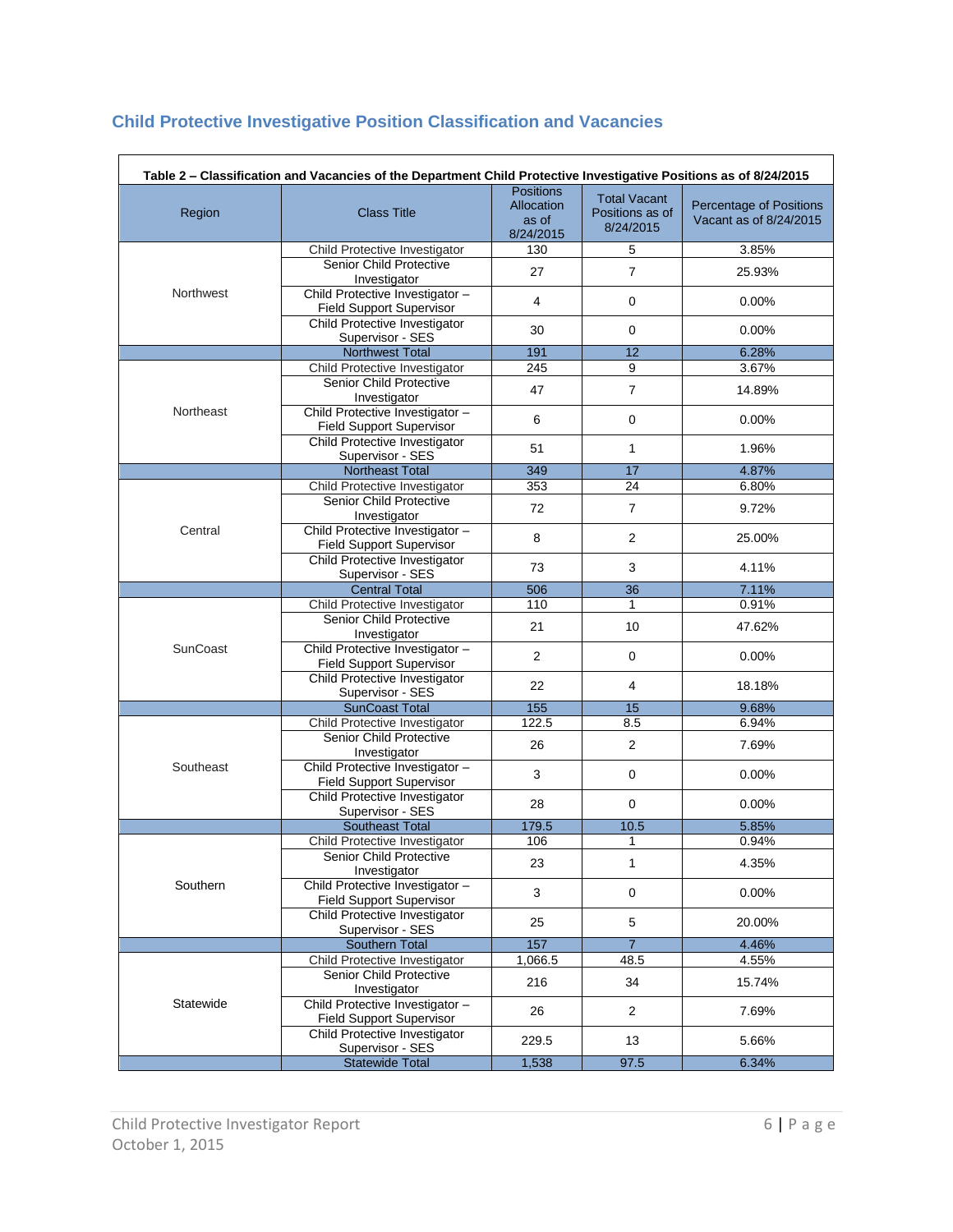Table 2 shows People First data that indicates there were 1,538 positions statewide within the child protection investigative job class as of August 24, 2015. Of the 1,538 positions statewide, the data shows that 97.5 FTE, or 6.34 percent of the positions were vacant as of August 24, 2015. The 6.34 percent vacancy rate for the child protective investigative job class is a decrease from the prior year's data, which indicated a vacancy rate of 16.3 percent.

# <span id="page-6-0"></span>**Average Child Protective Investigator Caseloads and the Average Supervisor to Child Protective Investigator Ratio**

# <span id="page-6-1"></span>**Child Protective Investigator Caseload**

The Department's Regional Operational Staff currently tracks child protective investigative caseload through the monitoring of the monthly average number of new cases that are assigned to the total number of allocated Child Protective Investigators and Senior Child Protective Investigators. With this number the Regional Operational Staff can track and ensure both the distribution and allocation of child protective investigative positons across the six Department Regions and within the four Class Titles are properly aligned with the Department's current volume of child abuse intakes.

The first element in determining the average number of new cases being assigned to Child Protective Investigators and Senior Child Protective Investigators on a monthly basis is a review of the total number of Florida Abuse Hotline Intakes (Initial and Additional) that required a child protective investigative response.

For SFY 2014-15 the Florida Abuse Hotline accepted a total of 140,206 Intakes that were investigated by Department child protective investigative staff (Sheriff Offices Intakes excluded). 1

Table 3 shows a distribution for the entire Department led child abuse investigations for the last Table 4 displays a review of the monthly average number of new investigations assigned to two state fiscal years and across the six Department Regions.

| Table 3 – Total Florida Abuse Hotline Intakes forwarded for Investigation by Region |         |             |                                    |                |             |                                    |  |  |  |  |  |
|-------------------------------------------------------------------------------------|---------|-------------|------------------------------------|----------------|-------------|------------------------------------|--|--|--|--|--|
|                                                                                     |         | SFY 2013-14 |                                    |                | SFY 2014-15 |                                    |  |  |  |  |  |
| Agency                                                                              | Initial | Additional  | Total Initial<br>and<br>Additional | <b>Initial</b> | Additional  | Total Initial<br>and<br>Additional |  |  |  |  |  |
| Northwest Region Investigations                                                     | 15,282  | 1,686       | 16,968                             | 16,036         | 2,196       | 18,232                             |  |  |  |  |  |
| Northeast Region Investigations                                                     | 27,942  | 3,132       | 31,074                             | 28,147         | 3.614       | 31,761                             |  |  |  |  |  |
| Central Region Investigations (Sheriff's<br>Offices Excluded)                       | 39,765  | 4,583       | 44,348                             | 39,849         | 5,630       | 45,479                             |  |  |  |  |  |
| SunCoast Region Investigations (Sheriff's<br>Offices Excluded)                      | 12,140  | 1.539       | 13,679                             | 12,053         | 1.778       | 13,831                             |  |  |  |  |  |
| Southeast Region Investigations<br>(Sheriff's Offices Excluded)                     | 14,651  | 1,424       | 16,075                             | 14,508         | 1,542       | 16,050                             |  |  |  |  |  |
| Southern Region Investigations                                                      | 12,140  | 1,539       | 13,679                             | 12,649         | 1.324       | 13,973                             |  |  |  |  |  |
| <b>Investigative Totals</b><br>(Sheriff's Offices Excluded)                         | 122,584 | 13,628      | 136,212                            | 123,242        | 16,084      | 139,326                            |  |  |  |  |  |
| Source: Florida Safe Families Network Data Mart as of 9/1/2015.                     |         |             |                                    |                |             |                                    |  |  |  |  |  |

 $\overline{a}$ <sup>1</sup> Source: Florida Safe Families Network Data Mart as of 6/30/2015.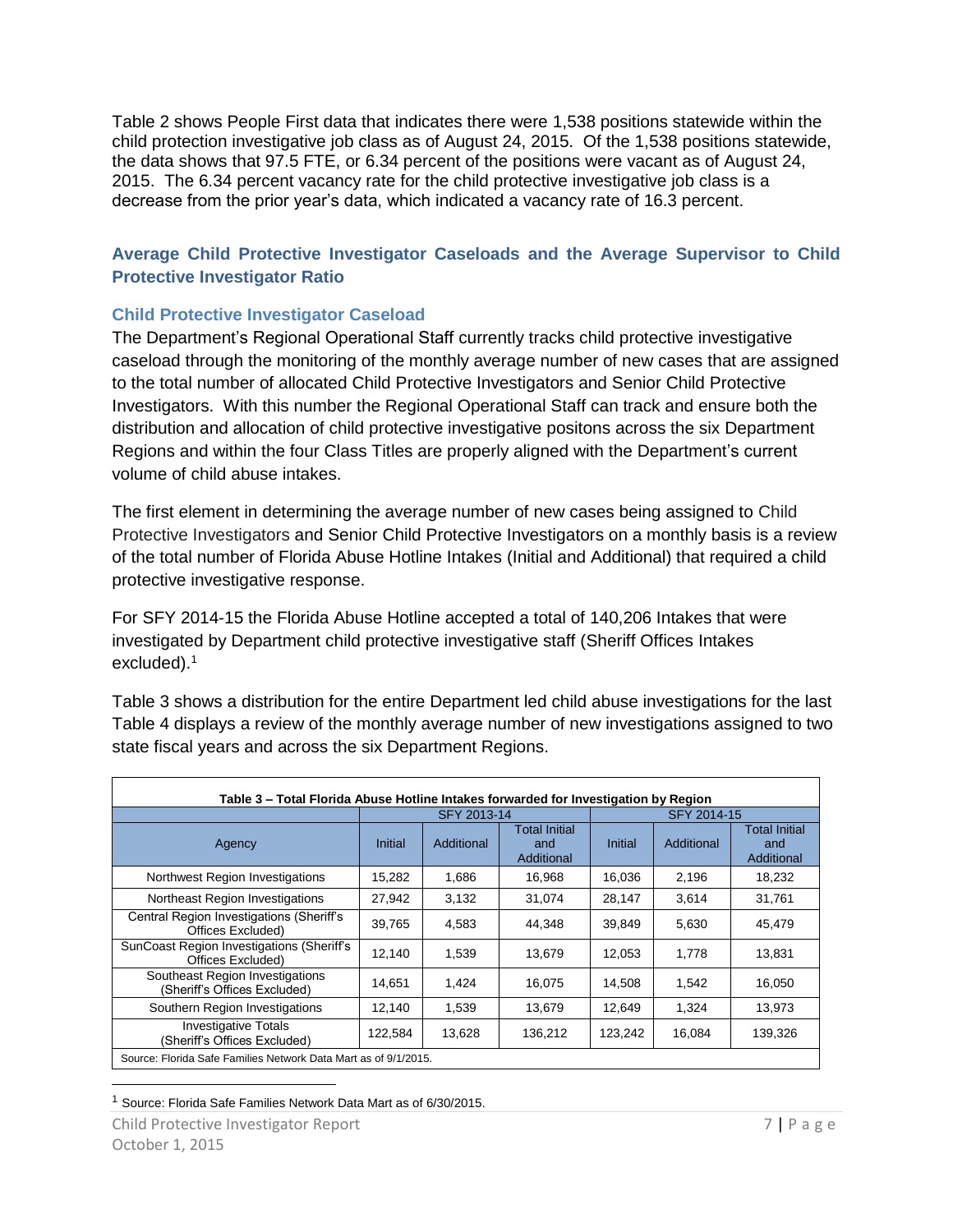Child Protective Investigators and Senior Child Protective Investigators by available positions for SFY 2012-13, 2013-14 and 2014-15. Since Child Protective Investigators and Senior Child Protective Investigators conduct all child protective investigations and Child Protective Investigator – Field Support Supervisors and Child Protective Investigator Supervisor – SES positions provide coaching, mentoring, support and supervision of field staff, only Child Protective Investigators and Senior Child Protective Investigators positions are included within the count of available investigative positions.

| Protective Investigators and Senior Child Protective Investigators by Fiscal Year.<br>Northwest | <b>Total Investigative</b><br>Intakes (Initial and<br>Additional) | <b>Total Child Protective</b><br>Investigators and<br><b>Senior Child Protective</b><br>Investigators as of<br>6/1/15 | <b>Average Monthly</b><br>Number of New Cases<br>(Intakes/Investigators=X<br>and X/12=Monthly<br>Average Number of                           |
|-------------------------------------------------------------------------------------------------|-------------------------------------------------------------------|-----------------------------------------------------------------------------------------------------------------------|----------------------------------------------------------------------------------------------------------------------------------------------|
|                                                                                                 |                                                                   |                                                                                                                       | New Cases)                                                                                                                                   |
|                                                                                                 | 16,796                                                            | 132                                                                                                                   | 10.60                                                                                                                                        |
| Northeast                                                                                       | 30.280                                                            | 250                                                                                                                   | 10.09                                                                                                                                        |
|                                                                                                 | 41,705                                                            | 391                                                                                                                   | 8.88                                                                                                                                         |
| SunCoast                                                                                        | 13,171                                                            | 109                                                                                                                   | 10.06                                                                                                                                        |
| Southeast                                                                                       | 15,562                                                            | 86                                                                                                                    | 15.07                                                                                                                                        |
| Southern                                                                                        | 13,590                                                            | 115                                                                                                                   | 9.84                                                                                                                                         |
| <b>Statewide</b>                                                                                | 131,104                                                           | 1,083                                                                                                                 | 10.08                                                                                                                                        |
| Northwest                                                                                       | 16,968                                                            | 132                                                                                                                   | 10.71                                                                                                                                        |
| Northeast                                                                                       | 31,074                                                            | 250                                                                                                                   | 10.35                                                                                                                                        |
|                                                                                                 | 44,348                                                            | 350                                                                                                                   | 10.55                                                                                                                                        |
| SunCoast                                                                                        | 13,697                                                            | 109                                                                                                                   | 10.47                                                                                                                                        |
| Southeast                                                                                       | 16,075                                                            | 127                                                                                                                   | 10.54                                                                                                                                        |
| Southern                                                                                        | 14.068                                                            | 115                                                                                                                   | 10.19                                                                                                                                        |
| <b>Statewide</b>                                                                                | 136,212                                                           | 1.083                                                                                                                 | 10.48                                                                                                                                        |
| Northwest                                                                                       | 17,998                                                            | 157                                                                                                                   | 9.55                                                                                                                                         |
| Northeast                                                                                       | 31,481                                                            | 292                                                                                                                   | 8.98                                                                                                                                         |
|                                                                                                 | 46,191                                                            | 425                                                                                                                   | 9.06                                                                                                                                         |
| <b>SunCoast</b>                                                                                 | 14,186                                                            | 131                                                                                                                   | 9.02                                                                                                                                         |
| Southeast                                                                                       | 16,509                                                            | 148.5                                                                                                                 | 9.26                                                                                                                                         |
| Southern                                                                                        | 13,841                                                            | 129                                                                                                                   | 8.94                                                                                                                                         |
|                                                                                                 | 140.206                                                           | 1,282.5                                                                                                               | 9.11                                                                                                                                         |
|                                                                                                 | Statewide                                                         |                                                                                                                       | Source: Florida Safe Families Network Data Mart as of 8/24/2015 and Florida Department of Children and Families, HR-Public Reports, Position |

The monthly average number of new cases assigned to the total number of allocated Child Protective Investigators and Senior Child Protective Investigators for SFY's 2012-13, 2013-14, and 2014-15 were 10.08, 10.48, and 9.11 new cases per month, per investigator, respectively. With the addition of the new child protective investigative positions that were allocated during the 2014 Florida Legislative Session, as expected, there was a reduction in the monthly average number of new cases being assigned to Child Protective Investigators and Senior Child Protective Investigators.

In reducing caseload sizes, the Department is continuing its reduction efforts to move Florida's child protective investigations capacity closer to the Child Welfare League of America (CWLA)<sup>2</sup>

 $\overline{\phantom{a}}$ 

<sup>&</sup>lt;sup>2</sup> Source: Child Welfare League of America Recommended Caseload Standards: <http://66.227.70.18/newsevents/news030304cwlacaseload.htm>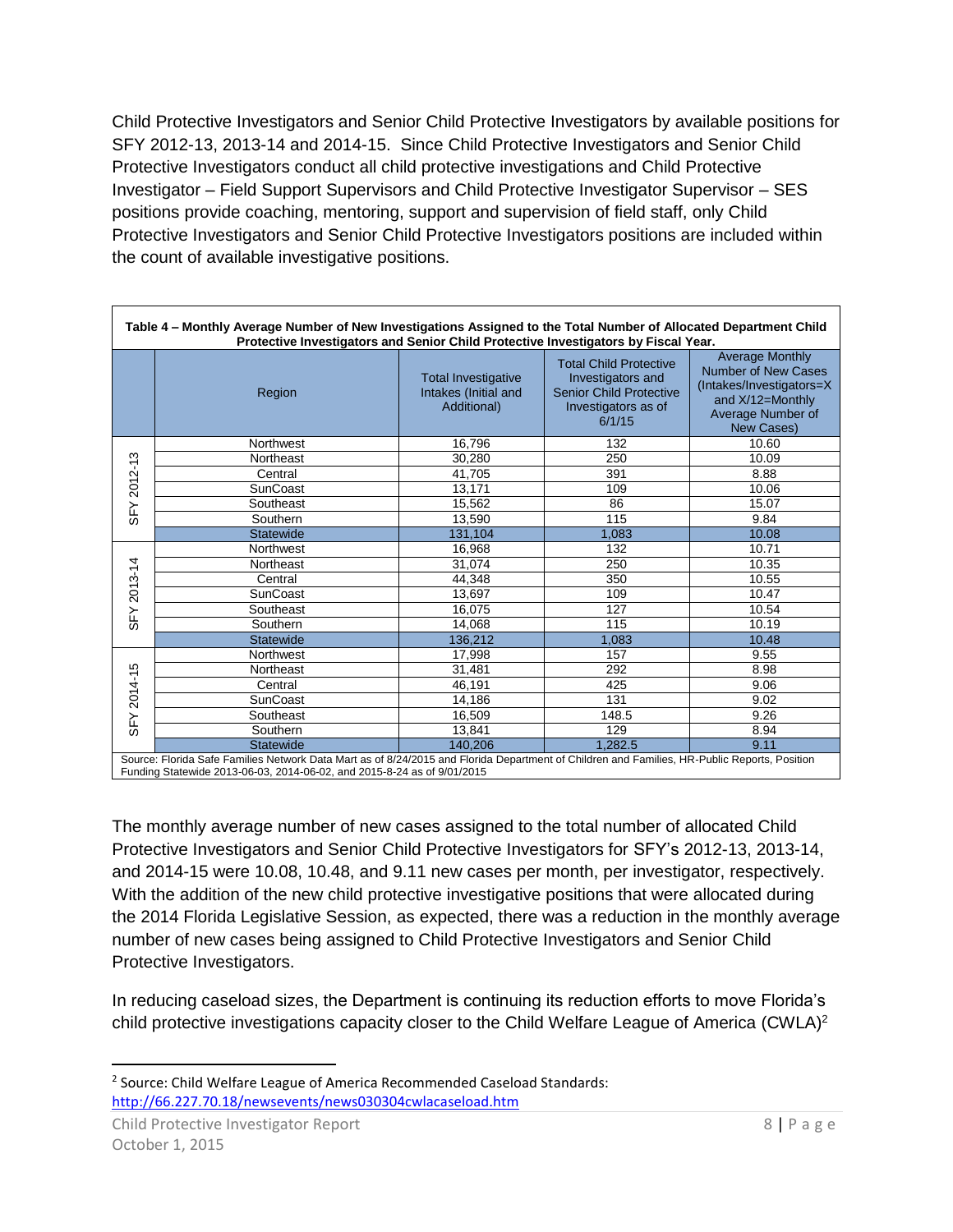recommended caseload standard for investigative worker caseload of 12 active cases per month. CWLA warns this number should not be construed to mean 12 active cases at any point in time, but 12 active cases in the workdays available during a designated 30-day period or month. As such, the primary objective of the Department over the next several months is to continue to ensure that all of the new allocated child protective investigative positions are filled with qualified applicants and that these new hires are properly trained and prepared to manage all of the challenges associated with managing a full child abuse investigation caseload.

#### <span id="page-8-0"></span>**Current Child Protective Investigator Workload**

Calculating the average child protective investigator caseload can be difficult. Issues such as vacancies, number of employees that are in training or on leave, number of employees that have acquired the necessary skills needed to successfully manage a full investigative caseload and the investigation of a complex case all serve to potentially limit the ability of a child protective investigator to carry a "full" caseload. In addition to investigations of abuse and neglect, the Department Child Protective Investigators and Senior Child Protective Investigators are required to respond to special conditions reports, which include examples like child-on-child sexual abuse and parent needs assistance reports. While special conditions reports require a response, they do not necessarily require a child protective investigative response.

In order to evaluate current working conditions, the current active workload for the child protective investigators is analyzed in this section. This is accomplished by examining point-intime data related to the number of child protective investigative positions that are currently carrying active caseloads. As of June 30, 2015, the average active investigative caseload (Investigations and Special Conditions Referrals) for all Department child protective investigative staff that are assigned as the primary investigator in at least one case was 16.04 cases per Investigator.

Table 5 reflects the variance in the average number of investigations assigned to Child Protective Investigators and Senior Child Protective Investigators when Special Conditions Referrals are factored into the monthly count.

| Table 5 – Current DCF Child Protective Investigations and Special Conditions Referrals Workload<br>Current Department Child Protective Investigation and Special Conditions Referrals Workload as of 6/30/2015 and<br>Investigation and Special Conditions Referrals Workload for SFY 2014-15 Assuming all Allocated Child Protective<br>Investigator and Senior Child Protective Investigator Positions are Carrying Caseload |                                         |                                                                                                                                                                                                                                                                                                                                                                                      |       |  |  |  |  |  |  |  |
|--------------------------------------------------------------------------------------------------------------------------------------------------------------------------------------------------------------------------------------------------------------------------------------------------------------------------------------------------------------------------------------------------------------------------------|-----------------------------------------|--------------------------------------------------------------------------------------------------------------------------------------------------------------------------------------------------------------------------------------------------------------------------------------------------------------------------------------------------------------------------------------|-------|--|--|--|--|--|--|--|
| <b>Distinct Number of Primary Workers</b><br><b>Average Active Investigations</b><br>Number of Active<br>Assigned to Active Investigations as<br>Per Assigned Workers as of<br>Region<br>Investigations<br>of 6/30/2015<br>6/30/2015                                                                                                                                                                                           |                                         |                                                                                                                                                                                                                                                                                                                                                                                      |       |  |  |  |  |  |  |  |
| Northwest                                                                                                                                                                                                                                                                                                                                                                                                                      | 2,341                                   | 147                                                                                                                                                                                                                                                                                                                                                                                  | 15.93 |  |  |  |  |  |  |  |
| Northeast                                                                                                                                                                                                                                                                                                                                                                                                                      | 3,918<br>237<br>16.53                   |                                                                                                                                                                                                                                                                                                                                                                                      |       |  |  |  |  |  |  |  |
| Central                                                                                                                                                                                                                                                                                                                                                                                                                        | 5,760                                   | 348                                                                                                                                                                                                                                                                                                                                                                                  | 16.55 |  |  |  |  |  |  |  |
| SunCoast                                                                                                                                                                                                                                                                                                                                                                                                                       | 4.729                                   | 294                                                                                                                                                                                                                                                                                                                                                                                  | 16.09 |  |  |  |  |  |  |  |
| Southeast                                                                                                                                                                                                                                                                                                                                                                                                                      | 3.259                                   | 198                                                                                                                                                                                                                                                                                                                                                                                  | 16.46 |  |  |  |  |  |  |  |
| Southern                                                                                                                                                                                                                                                                                                                                                                                                                       | 1.512                                   | 118                                                                                                                                                                                                                                                                                                                                                                                  | 12.81 |  |  |  |  |  |  |  |
| Total                                                                                                                                                                                                                                                                                                                                                                                                                          | 21.519                                  | 1.342                                                                                                                                                                                                                                                                                                                                                                                | 16.04 |  |  |  |  |  |  |  |
|                                                                                                                                                                                                                                                                                                                                                                                                                                | Investigator within FSFN as of 6/30/15. | Note: Distinct Number of Primary Workers Assigned to Active Investigations and Special Conditions Referrals for all Child<br>Protective Investigators, Senior Child Protective Investigators, Child Protective Investigator - Field Support Supervisors,<br>Child Protective Investigator Supervisors - SES and OPS Child Protective Investigators that were designated as a Primary |       |  |  |  |  |  |  |  |

Source: Florida Safe Families Network (FSFN) Data Repository as of 8/26/2015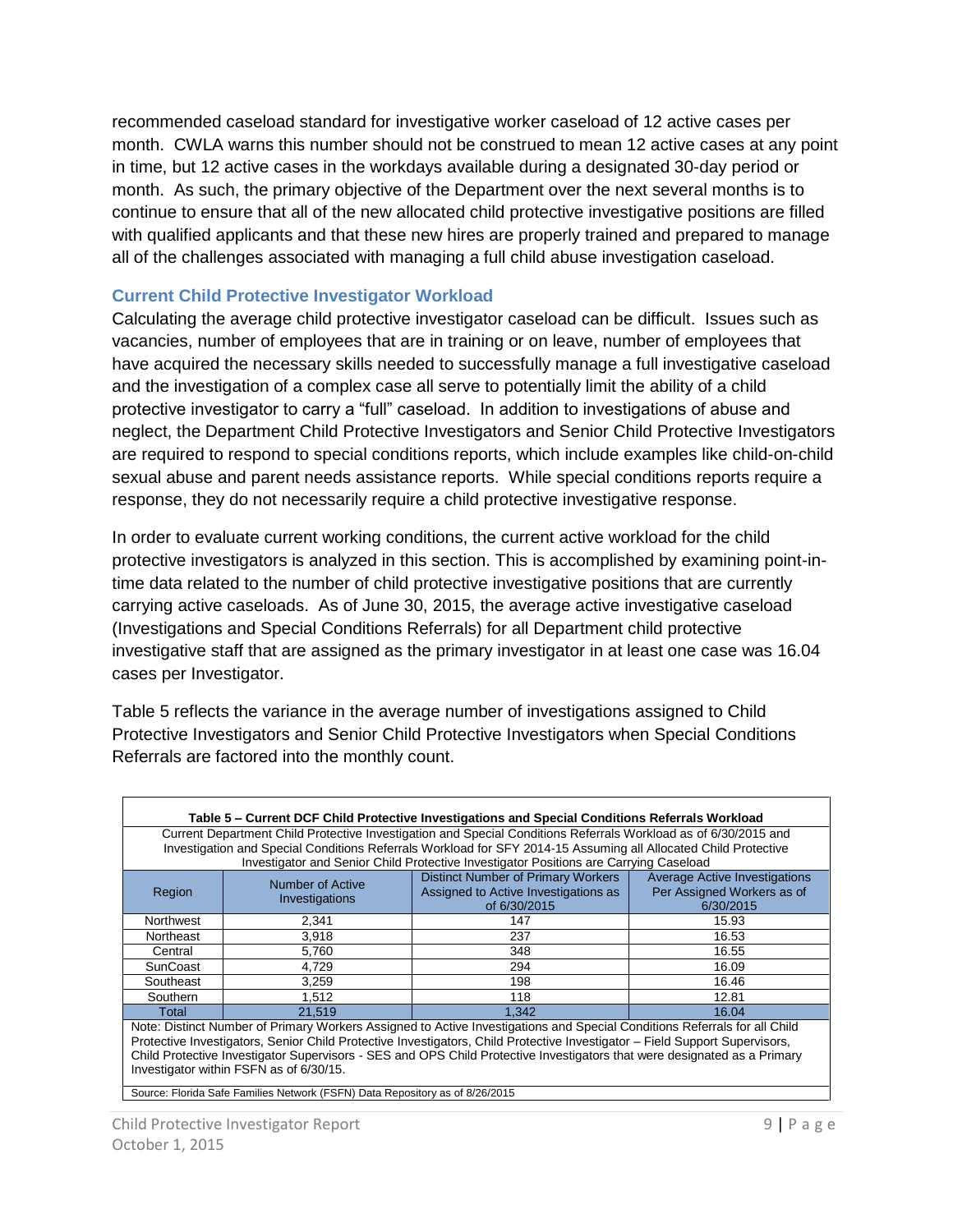# <span id="page-9-0"></span>**Child Protective Investigators and Senior Child Protective Investigators being supervised by Child Protective Investigator Supervisors - SES.**

Child Protective Investigator Supervisor – SES positions are responsible for all of the supervisory duties associated with the management of Child Protective Investigator and Senior Child Protective Investigator positions. Child Protective Investigator – Field Support Supervisors provide investigative field support and coaching to Child Protective Investigators and Senior Child Protective Investigators but do not provide direct supervision of Child Protective Investigators. The average number of child protective investigators per Child Protective Investigator Supervisor – SES, is calculated by dividing the total number of allocated Child Protective Investigator Supervisor – SES positons by the total number of allocated Child Protective Investigator and Senior Child Protective Investigator positions. Table 6 provides a comparison of the average number of Child Protective Investigators assigned to each Child Protective Investigator Supervisors– SES, by region. The current average is 5.6 Child Protective Investigators, with some areas having as many as six direct reports.

<span id="page-9-1"></span>

| Table 6 – Distribution of Department Child Protective Investigation Positions per Supervisor by Region by State Fiscal Year |                                                                        |                                                                   |                                                                                                                                   |                                                                           |                                                                   |                                                                                                                                   |                                                                        |                                                                   |                                                                                                                                   |  |  |
|-----------------------------------------------------------------------------------------------------------------------------|------------------------------------------------------------------------|-------------------------------------------------------------------|-----------------------------------------------------------------------------------------------------------------------------------|---------------------------------------------------------------------------|-------------------------------------------------------------------|-----------------------------------------------------------------------------------------------------------------------------------|------------------------------------------------------------------------|-------------------------------------------------------------------|-----------------------------------------------------------------------------------------------------------------------------------|--|--|
|                                                                                                                             |                                                                        | <b>Position Allocation</b><br>SFY 2012-13                         |                                                                                                                                   |                                                                           | <b>Position Allocation</b><br>SFY 2013-14                         |                                                                                                                                   | <b>Position Allocation</b><br>SFY 2014-15                              |                                                                   |                                                                                                                                   |  |  |
| Region                                                                                                                      | Child<br>Protective and<br>Senior Child<br>Protective<br>Investigators | Child<br>Protective<br>Investigator<br>Supervisor -<br><b>SES</b> | Average<br>Child<br>Protective<br>Investigator<br>and Senior<br>Child<br>Protective<br>Investigator<br>Supervisor -<br><b>SES</b> | Child<br>Protective<br>and Senior<br>Child<br>Protective<br>Investigators | Child<br>Protective<br>Investigator<br>Supervisor -<br><b>SES</b> | Average<br>Child<br>Protective<br>Investigator<br>and Senior<br>Child<br>Protective<br>Investigator<br>Supervisor -<br><b>SES</b> | Child<br>Protective and<br>Senior Child<br>Protective<br>Investigators | Child<br>Protective<br>Investigator<br>Supervisor -<br><b>SES</b> | Average<br>Child<br>Protective<br>Investigator<br>and Senior<br>Child<br>Protective<br>Investigator<br>Supervisor -<br><b>SES</b> |  |  |
| <b>Northwest</b>                                                                                                            | 132                                                                    | 27                                                                | 4.9                                                                                                                               | 132                                                                       | 27                                                                | 4.9                                                                                                                               | 153                                                                    | 30                                                                | 5.1                                                                                                                               |  |  |
| <b>Northeast</b>                                                                                                            | 250                                                                    | 43                                                                | 5.8                                                                                                                               | 250                                                                       | 43                                                                | 5.8                                                                                                                               | 294                                                                    | 50                                                                | 5.9                                                                                                                               |  |  |
| Central                                                                                                                     | 391                                                                    | 70                                                                | 5.6                                                                                                                               | 350                                                                       | 62                                                                | 5.6                                                                                                                               | 415                                                                    | 73                                                                | 5.7                                                                                                                               |  |  |
| <b>SunCoast</b>                                                                                                             | 109                                                                    | 18                                                                | 6.0                                                                                                                               | 109                                                                       | 18                                                                | 6.1                                                                                                                               | 131                                                                    | 22                                                                | 6.0                                                                                                                               |  |  |
| Southeast                                                                                                                   | 86                                                                     | 17                                                                | 5.1                                                                                                                               | 127                                                                       | 24                                                                | 5.3                                                                                                                               | 152                                                                    | 28                                                                | 5.4                                                                                                                               |  |  |
| Southern                                                                                                                    | 113                                                                    | 22                                                                | 5.1                                                                                                                               | 115                                                                       | 21                                                                | 5.5                                                                                                                               | 138                                                                    | 25                                                                | 5.5                                                                                                                               |  |  |
| Statewide                                                                                                                   | 1.081                                                                  | 197                                                               | 5.5                                                                                                                               | 1,083                                                                     | 195                                                               | 5.6                                                                                                                               | 1,283                                                                  | 228                                                               | 5.6                                                                                                                               |  |  |
|                                                                                                                             |                                                                        |                                                                   |                                                                                                                                   |                                                                           |                                                                   |                                                                                                                                   |                                                                        |                                                                   |                                                                                                                                   |  |  |

Source: Florida Department of Children and Families, HR-Public Reports, Position Funding Statewide 2013-06-03, as of 6/1/2013, 2014-06-02, as of 6/1/2014, and 2015-06-01 as of 8/24/2015

## **Turnover**

Over the course of SFY 2013-14, the statewide turnover rate was 31.6 percent for staff separated from a Department child protective investigative position. The statewide turnover rate for SFY 2014-15 decreased to 30.48 percent.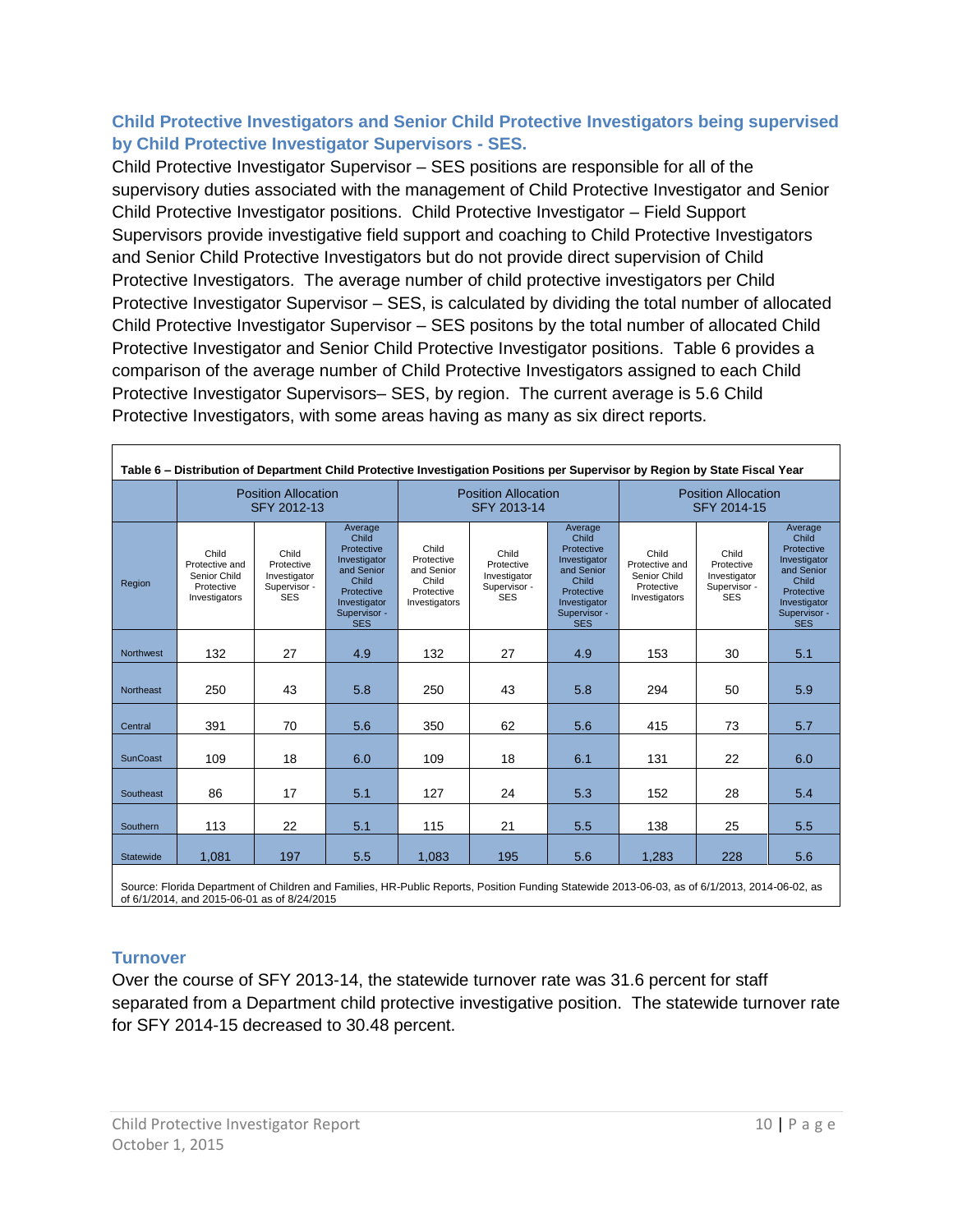| Table 7 – Turnover of Department Child Protective Investigation Positions by Region and Class Title |                                                                                                                               |                                                    |                                            |                                       |                                                         |                                    |                                              |  |  |  |
|-----------------------------------------------------------------------------------------------------|-------------------------------------------------------------------------------------------------------------------------------|----------------------------------------------------|--------------------------------------------|---------------------------------------|---------------------------------------------------------|------------------------------------|----------------------------------------------|--|--|--|
| Region                                                                                              | <b>Class Title</b>                                                                                                            | <b>Position</b><br>Allocation<br>as of<br>6/2/2014 | Separated<br>During the<br>SFY 2013-<br>14 | Percentage<br>Turnover<br>SFY 2013-14 | <b>Position</b><br><b>Allocation as</b><br>of 8/24/2015 | Separated<br>During SFY<br>2014-15 | Percentage<br>Turnover<br><b>SFY 2014-15</b> |  |  |  |
|                                                                                                     | Child Protective Investigator                                                                                                 | 110                                                | 38                                         | 34.5%                                 | 126                                                     | 38                                 | 30.16%                                       |  |  |  |
|                                                                                                     | Senior Child Protective<br>Investigator                                                                                       | 22                                                 | 3                                          | 13.6%                                 | 27                                                      | 8                                  | 29.63%                                       |  |  |  |
| Northwest                                                                                           | Child Protective Investigator -<br><b>Field Support Supervisor</b>                                                            | 3                                                  | $\mathbf 0$                                | 0%                                    | $\overline{4}$                                          | 0                                  | 0.00%                                        |  |  |  |
|                                                                                                     | Child Protective Investigator<br>Supervisor - SES                                                                             | 27                                                 | 3                                          | 11.1%                                 | 30                                                      | 3                                  | 10.00%                                       |  |  |  |
|                                                                                                     | <b>Northwest Total</b>                                                                                                        | 162                                                | 44                                         | 27.1%                                 | 187                                                     | 49                                 | 26.20%                                       |  |  |  |
|                                                                                                     | Child Protective Investigator                                                                                                 | 207                                                | 76                                         | 36.7%                                 | 247                                                     | 87                                 | 35.22%                                       |  |  |  |
|                                                                                                     | Senior Child Protective<br>Investigator                                                                                       | 43                                                 | 4                                          | 9.3%                                  | 47                                                      | 10                                 | 21.28%                                       |  |  |  |
| Northeast                                                                                           | Child Protective Investigator -<br><b>Field Support Supervisor</b>                                                            | 5                                                  | 0                                          | 0%                                    | $\overline{7}$                                          | $\Omega$                           | 0.00%                                        |  |  |  |
|                                                                                                     | Child Protective Investigator<br>Supervisor - SES                                                                             | 43                                                 | 3                                          | 6.9%                                  | 51                                                      | $\overline{2}$                     | 3.92%                                        |  |  |  |
|                                                                                                     | <b>Northeast Total</b>                                                                                                        | 298                                                | 83                                         | 27.8%                                 | 352                                                     | 99                                 | 28.13%                                       |  |  |  |
|                                                                                                     | Child Protective Investigator                                                                                                 | 289                                                | 107                                        | 37.0%                                 | 343                                                     | 157                                | 45.77%                                       |  |  |  |
|                                                                                                     | Senior Child Protective<br>Investigator                                                                                       | 61                                                 | 13                                         | 21.3%                                 | 72                                                      | 14                                 | 19.44%                                       |  |  |  |
| Central                                                                                             | Child Protective Investigator -<br><b>Field Support Supervisor</b>                                                            | 5                                                  | $\mathbf{1}$                               | 20.0%                                 | 14                                                      | $\Omega$                           | 0.00%                                        |  |  |  |
|                                                                                                     | Child Protective Investigator<br>Supervisor - SES                                                                             | 62                                                 | 13                                         | 20.9%                                 | $\overline{73}$                                         | 10                                 | 13.70%                                       |  |  |  |
|                                                                                                     | <b>Central Total</b>                                                                                                          | 417                                                | 134                                        | 32.1%                                 | 502                                                     | 181                                | 36.06%                                       |  |  |  |
|                                                                                                     | Child Protective Investigator                                                                                                 | 90                                                 | 45                                         | 50.0%                                 | 110                                                     | 52                                 | 47.27%                                       |  |  |  |
|                                                                                                     | Senior Child Protective<br>Investigator                                                                                       | 19                                                 | 4                                          | 21.0%                                 | 21                                                      | 1                                  | 4.76%                                        |  |  |  |
| SunCoast                                                                                            | Child Protective Investigator-<br><b>Field Support Supervisor</b>                                                             | $\overline{2}$                                     | 0                                          | 0%                                    | 2                                                       | 0                                  | 0.00%                                        |  |  |  |
|                                                                                                     | Child Protective Investigator<br>Supervisor - SES                                                                             | 18                                                 | 3                                          | 16.6%                                 | 22                                                      | 6                                  | 27.27%                                       |  |  |  |
|                                                                                                     | <b>SunCoast Total</b>                                                                                                         | 129                                                | 52                                         | 40.3%                                 | 155                                                     | 59                                 | 38.06%                                       |  |  |  |
|                                                                                                     | Child Protective Investigator                                                                                                 | 104                                                | 30                                         | 28.8%                                 | 125.5                                                   | 38                                 | 45.77%                                       |  |  |  |
|                                                                                                     | Senior Child Protective<br>Investigator                                                                                       | 23                                                 | $\overline{2}$                             | 8.6%                                  | 26                                                      | $\mathbf{1}$                       | 19.44%                                       |  |  |  |
| Southeast                                                                                           | Child Protective Investigator-<br>Field Support Supervisor                                                                    | 3                                                  | 0                                          | 0%                                    | 4                                                       | 0                                  | 0.00%                                        |  |  |  |
|                                                                                                     | Child Protective Investigator<br>Supervisor - SES                                                                             | 24                                                 | 6                                          | 25.0%                                 | 28                                                      | $\mathbf{1}$                       | 13.70%                                       |  |  |  |
|                                                                                                     | <b>Southeast Total</b>                                                                                                        | 154                                                | 38                                         | 24.6%                                 | 183.5                                                   | 40                                 | 21.80%                                       |  |  |  |
|                                                                                                     | Child Protective Investigator                                                                                                 | 94                                                 | 54                                         | 57.4%                                 | 115                                                     | 39                                 | 33.91%                                       |  |  |  |
|                                                                                                     | Senior Child Protective<br>Investigator                                                                                       | 21                                                 | 4                                          | 19.0%                                 | 23                                                      | 3                                  | 13.04%                                       |  |  |  |
| Southern                                                                                            | Child Protective Investigator-<br><b>Field Support Supervisor</b>                                                             | 3                                                  | 0                                          | 0%                                    | 3                                                       | 0                                  | 0.00%                                        |  |  |  |
|                                                                                                     | Child Protective Investigator<br>Supervisor - SES                                                                             | 21                                                 | 2                                          | 9.5%                                  | 25                                                      | $\mathbf{1}$                       | 4.00%                                        |  |  |  |
|                                                                                                     | Southern Total                                                                                                                | 139                                                | $\overline{60}$                            | 43.1%                                 | 166                                                     | $\overline{43}$                    | 25.90%                                       |  |  |  |
|                                                                                                     | Child Protective Investigator                                                                                                 | 894                                                | 350                                        | 39.1%                                 | 1066.5                                                  | 411                                | 38.54%                                       |  |  |  |
|                                                                                                     | Senior Child Protective<br>Investigator                                                                                       | 189                                                | 30                                         | 15.8%                                 | 216                                                     | 37                                 | 17.13%                                       |  |  |  |
| Statewide                                                                                           | Child Protective Investigator-<br><b>Field Support Supervisor</b>                                                             | 21                                                 | 1                                          | 4.7%                                  | 34                                                      | 0                                  | 0.00%                                        |  |  |  |
|                                                                                                     | Child Protective Investigator<br>Supervisor - SES                                                                             | 195                                                | 30                                         | 15.3%                                 | 229                                                     | 23                                 | 10.04%                                       |  |  |  |
|                                                                                                     | <b>Statewide Total</b>                                                                                                        | 1,299                                              | 411                                        | 31.6%                                 | 1,545.5                                                 | 471                                | 30.48%                                       |  |  |  |
|                                                                                                     | Source: Florida Department of Children and Families, HR-Public Reports, Position Funding Statewide SFY's 2013-14 and 2014-15. |                                                    |                                            |                                       |                                                         |                                    |                                              |  |  |  |

**Table 7 – Turnover of Department Child Protective Investigation Positions by Region and Class Title**

The primary reasons documented in the People First data system for all separations of Department child protective investigative staff for SFY's 2013-14 and 2014-15 is provided in Table 8.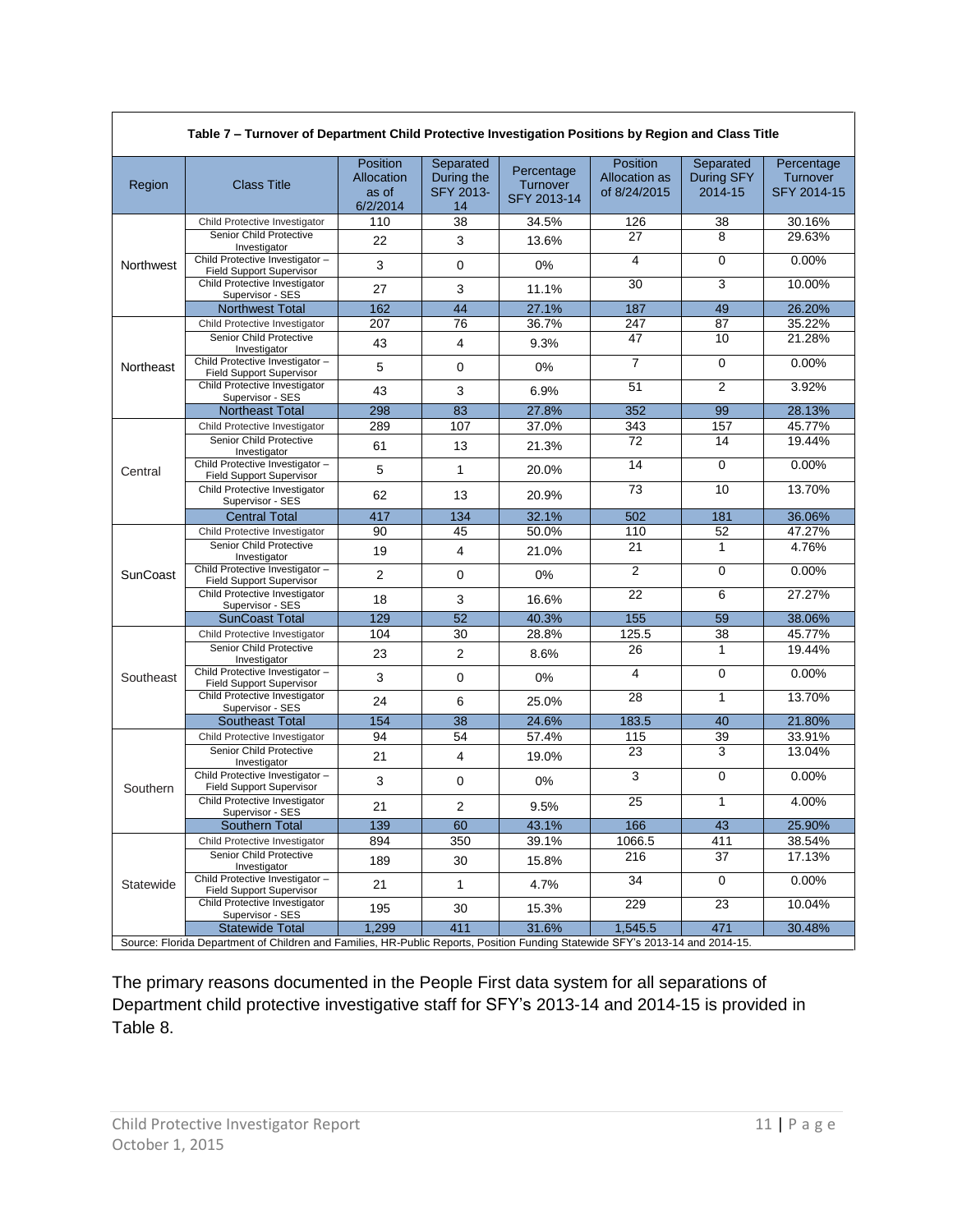| Table 8 - Reasons Documented in People First for Child Protective Investigative Staff Separations |                 |                                                               |             |                                                   |  |  |  |  |  |  |  |
|---------------------------------------------------------------------------------------------------|-----------------|---------------------------------------------------------------|-------------|---------------------------------------------------|--|--|--|--|--|--|--|
| Separation Reason                                                                                 | SFY 2013-14 SFY | Percentage of<br><b>Separation Reasons</b><br>for SFY 2013-14 | SFY 2014-15 | <b>Separation Reasons</b><br>by % for SFY 2014-15 |  |  |  |  |  |  |  |
| Abandonment                                                                                       | 1               | $< 1\%$                                                       | 1           | $< 1\%$                                           |  |  |  |  |  |  |  |
| Death of Employee                                                                                 | 0               | 0%                                                            | 0           | 0%                                                |  |  |  |  |  |  |  |
| Dismissal                                                                                         | 21              | 5%                                                            | 19          | 3.9%                                              |  |  |  |  |  |  |  |
| Dismissal Employee<br>Also Retires                                                                | 0               | 0%                                                            | 1           | $< 1\%$                                           |  |  |  |  |  |  |  |
| <b>Failed Probationary</b><br>Period                                                              | 20<br>5%        |                                                               | 42          | 8.6%                                              |  |  |  |  |  |  |  |
| Move to Non State of<br>Florida Government<br>(local or federal)                                  | 16              |                                                               | 46          | 9.5%                                              |  |  |  |  |  |  |  |
| Move to Private Sector                                                                            | 41              | 10%                                                           | 78          | 16.1%                                             |  |  |  |  |  |  |  |
| Move within State of<br>Florida Government                                                        | 26              | 6%                                                            | 34          | 7%                                                |  |  |  |  |  |  |  |
| Other                                                                                             | 228             | 55%                                                           | 259         | 53.2%                                             |  |  |  |  |  |  |  |
| Retirement                                                                                        | 10              | 2%                                                            | 7           | 1.4%                                              |  |  |  |  |  |  |  |
| Termination-Initiated<br>by Employee*                                                             | 48              | 12%                                                           | 0           | 0%                                                |  |  |  |  |  |  |  |
| Totals                                                                                            | 411             | 100%                                                          | 487         | 100%                                              |  |  |  |  |  |  |  |

Source: Florida Department of Children and Families, HR-Public Reports, Turnover Statewide 2013-07-01—2015-8-24 as of 8/24/2015. \*All of these categories are employee initiated, except Dismissal, Failed Probationary Period.

The Department continues to work on strategies to improve the retention rate of child protective investigative staff. In June 2014, the Department initiated a Recruitment and Retention study to conduct an analysis and provide recommendations as to how retention rates for child protective investigative staff could be improved. As part of the recommendation, the Department has introduced a standardized pre-employment behavioral assessment to improve recruitment and retention of quality employees. On August 29, 2014, the Department finalized a contract with Infor PeopleAnswers to conduct a behavioral/performance profile of the Department's current child protective investigative workforce. In the fall of 2014, Infor PeopleAnswers worked with the Department to survey all Child Protective Investigators and Child Protective Investigator Supervisors. From the data collected in the surveys, Infor PeopleAnswers created a customized child protective investigator performance profile that could be applied to all future child protective investigative applicants in an effort to ensure that a potential candidate's behavioral traits give them the highest probability of achieving success as a child protective investigator.

As of January 2015, all new CPI applicants are now invited to take the Infor Behavioral Assessment. Candidates are invited by the Regional Hiring/Recruiter Specialist to create a profile and take the assessment. After the CPI candidate has created the profile, a goodness of fit score is created based on their responses to the assessment. The Infor system ranks candidates as: Recommended, Recommended with Reservations, Recommended with Qualifications, and Not Recommended. As of 9/3/2015, 57 percent of all new hires scored in the Recommended with Reservations or Recommended range.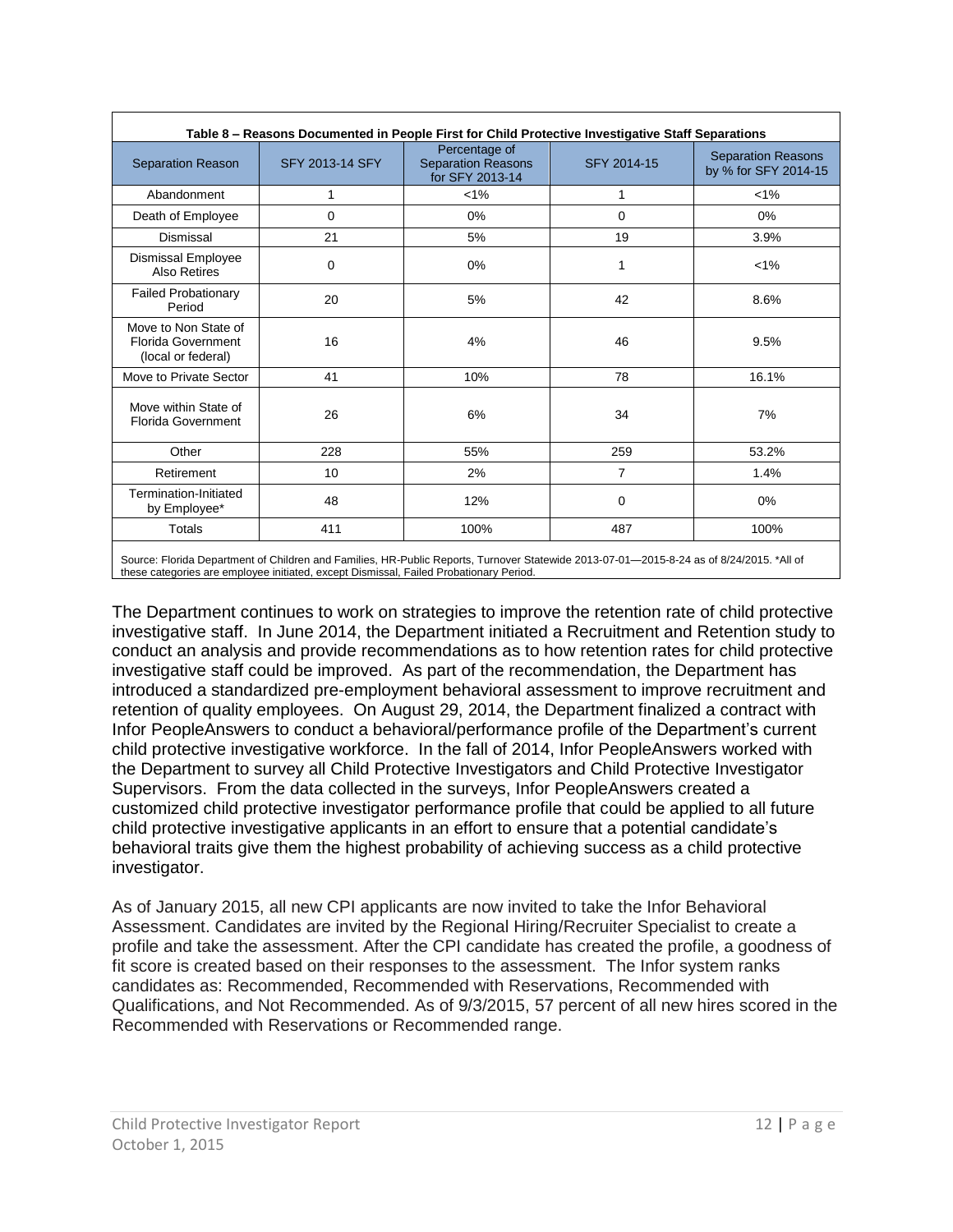#### <span id="page-12-0"></span>**Educational Levels and Background of Child Protective Investigative Staff**

#### <span id="page-12-1"></span>**Statutory Requirements**

Subsection 402.402(1), F.S. directs the Department to recruit and hire persons qualified by their education and experience to perform social work functions. Preference should be given to individuals having a social work degree with a second level preference given to individuals with a human service related degree with the goal of having 50 percent of its workforce having a social work degree by 2019.<sup>3</sup>

#### <span id="page-12-2"></span>**Educational Attainment of Employed Child Protective Investigative Staff**

As of August 24, 2015 a People First data extract indicated there were 1,538 active FTE child protective investigative positions within the People First data system, of which 14 did not identify the type of degree held; 1,258 were identified as having a bachelor's degree; 260 were identified as having a master's degree; and six were identified as having a doctorate degree.<sup>4</sup>

As of August 24, 2015, 235 of the 1,538 FTE child protective investigative staff listed in the People First data set held a degree in social work (167 baccalaureate and 68 masters' degrees) for a total percentage of active FTE child protective investigative staff that currently hold a degree in social work of 15.3 percent.<sup>5</sup>

An additional 505 child protective investigative staff held a baccalaureate or master's degree in psychology, sociology, counseling, special education, education, human development, child development, family development, marriage and family therapy, and nursing (436 baccalaureate, 68 master's degrees, and 1 doctorate degree) for a percentage of active FTE child protective investigative staff that hold a secondary preferred degree of 33 percent.<sup>6</sup>

While the total percentage of child protective investigative staff that currently holds either a baccalaureate or master's degree in social work is relatively low, it should be noted there are areas within the state where a fairly high percentage of child protective investigative employees already hold a degree in social work. For example, in the Northwest Region 55 child protective investigative staff (47 bachelors and 8 masters) currently hold social work degrees and this total accounts for 31 percent of the current Northwest Region FTE workforce, while the Central Region follows with 14 percent of its workforce holding a social work degree, 67 total (42 bachelors and 25 masters).<sup>7</sup>

For a more detailed review of the education level and degree type of the 1,538 FTE child protective investigative staff that were contained within the August 24, 2015 Peoples First data extract, please see Table 9.

 $\overline{\phantom{a}}$ 

 $3$  Chapter 402.402(1)(a)(b)&(c), Florida Statute (2014)

<sup>4</sup> Source: Florida Department of Children and Families, HR-Public Reports, Position Funding Statewide 2015-06-01, as of 8/24/2015.

<sup>&</sup>lt;sup>5</sup> Source: Florida Department of Children and Families, HR-Public Reports, Position Funding Statewide 2015-06-01, as of 8/24/2015.

 $6$  Source Florida Department of Children and Families, HR-Public Reports, Position Funding Statewide 2015-06-01, as of 8/24/2015.

<sup>&</sup>lt;sup>7</sup> Source: Florida Department of Children and Families, HR-Public Reports, Position Funding Statewide 2015-06-01, as of 8/24/2015.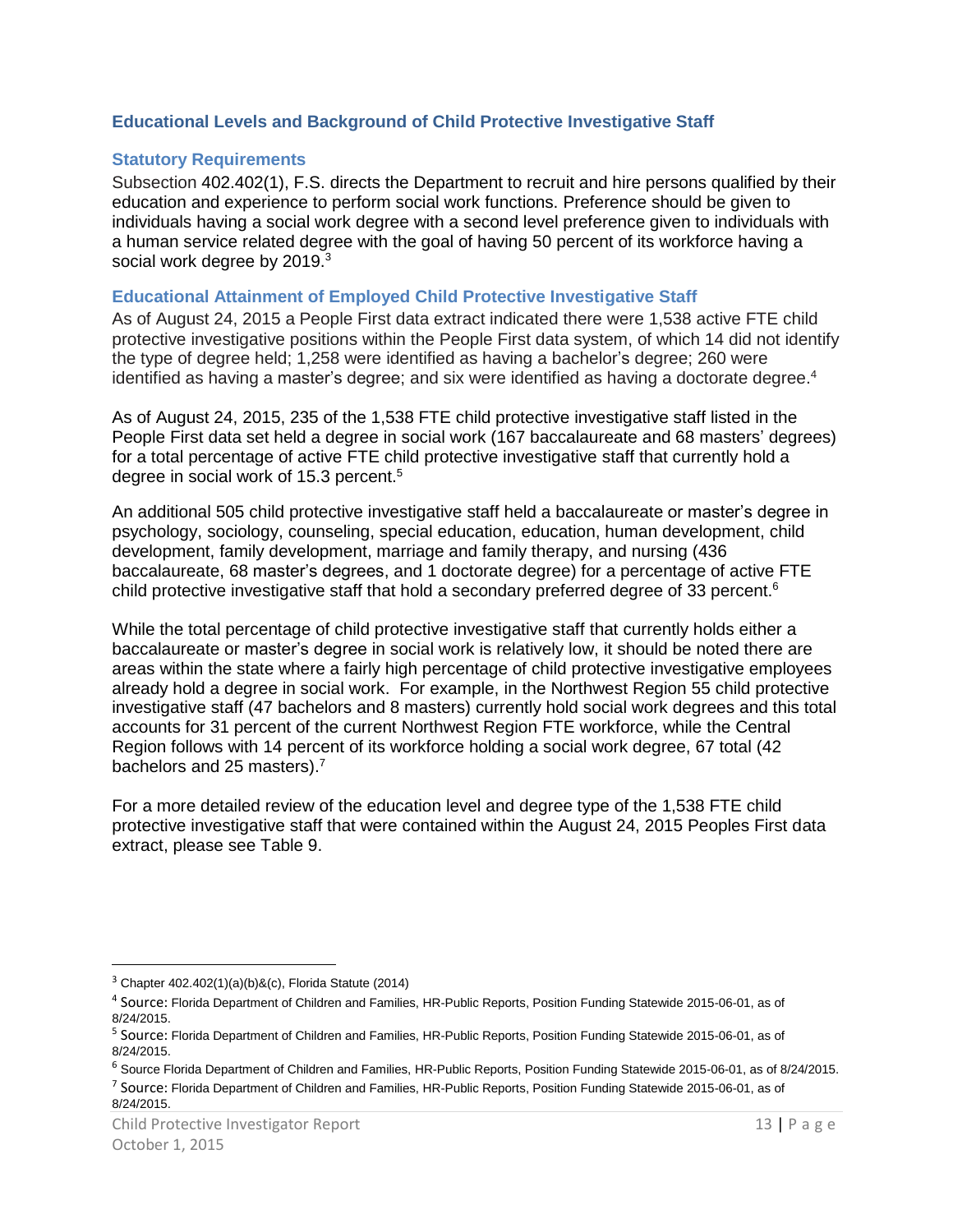| Table 9 – Distribution of all Department Child Protective Investigative Positions by Region and Degree Type<br>and Percentage of Degree Type by Total Employed as of 8/24/2015                     |                  |                  |                         |             |             |                        |               |  |  |
|----------------------------------------------------------------------------------------------------------------------------------------------------------------------------------------------------|------------------|------------------|-------------------------|-------------|-------------|------------------------|---------------|--|--|
| Degree Type                                                                                                                                                                                        | Northwest        | Northeast        | Central                 | SunCoast    | Southeast   | Southern               | Statewide     |  |  |
| Baccalaureate Degree Social Work                                                                                                                                                                   | 47               | 23               | 42                      | 11          | 30          | 14                     | 167           |  |  |
|                                                                                                                                                                                                    | (26%)            | (7%)             | (9%)                    | (8%)        | (18%)       | (9%)                   | (12%)         |  |  |
| Master's Degree Social Work                                                                                                                                                                        | 8                | 15               | 25                      | 2           | 8           | 10                     | 68            |  |  |
|                                                                                                                                                                                                    | (5%)             | (5%)             | (5%)                    | (1%)        | (5%)        | (7%)                   | (5%)          |  |  |
| Baccalaureate Degree Psychology, Sociology,<br>Counseling, Special Education, Education,<br>Human Development, Child Development, Family<br>Development, Marriage and Family Therapy or<br>Nursing | 39<br>(22%)      | 123<br>(37%)     | 139<br>(30%)            | 46<br>(33%) | 43<br>(25%) | 46<br>(31%)            | 436<br>(30%)  |  |  |
| Master's Degree Psychology, Sociology,<br>Counseling, Special Education, Education,<br>Human Development, Child Development, Family<br>Development, Marriage and Family Therapy or<br>Nursing      | 8<br>(5%)        | 19<br>(6%)       | 27<br>(6%)              | 4<br>(3%)   | 3<br>(2%)   | $\overline{7}$<br>(5%) | 68<br>(5%)    |  |  |
| Baccalaureate Degree Other                                                                                                                                                                         | 75               | 135              | 225                     | 73          | 77          | 70                     | 655           |  |  |
|                                                                                                                                                                                                    | (42%)            | (41%)            | (48%)                   | (52%)       | (46%)       | (47%)                  | (46%)         |  |  |
| Master's Degree Other                                                                                                                                                                              | 15               | 32               | 30                      | 9           | 14          | 24                     | 124           |  |  |
|                                                                                                                                                                                                    | (9% )            | (10%)            | (6%)                    | (6%)        | (8%)        | (16%)                  | (9%)          |  |  |
| No Education Data Available                                                                                                                                                                        | $\Omega$         | $\Omega$         | 5                       | 8           | $\Omega$    | $\Omega$               | 8             |  |  |
|                                                                                                                                                                                                    | (0%)             | (0%)             | (1%)                    | (6%)        | (0%)        | (0% )                  | (5%)          |  |  |
| Baccalaureate Degree Total                                                                                                                                                                         | 161              | 281              | 406                     | 130         | 150         | 130                    | 1,258         |  |  |
|                                                                                                                                                                                                    | $(90\%)$         | (85%)            | (86%)                   | (93%)       | (89%)       | (87%)                  | (87%)         |  |  |
| Master's Degree Total                                                                                                                                                                              | 31               | 66               | 82                      | 15          | 25          | 41                     | 260           |  |  |
|                                                                                                                                                                                                    | (17%)            | (20%)            | (18%)                   | $(11\%)$    | (15%)       | (27%)                  | (18%)         |  |  |
| Doctorate Degree Total                                                                                                                                                                             | $\Omega$<br>(0%) | $\Omega$<br>(4%) | $\overline{2}$<br>(<1%) | (<1%)       | 1<br>(1%)   | (1%)                   | 5<br>$(<1%$ ) |  |  |
| Total Employed as of 8/24/2015*                                                                                                                                                                    | 179              | 332              | 470                     | 140         | 169         | 150                    | 1,440         |  |  |
|                                                                                                                                                                                                    | $(100\%)$        | $(100\%)$        | $(100\%)$               | $(100\%)$   | $(100\%)$   | $(100\%)$              | $(100\%)$     |  |  |
| Source: Florida Department of Children and Families, HR-Public Reports, Position Funding Statewide 2015-06-01, as of 8/24/2015. * This number<br>does not include vacant positions                 |                  |                  |                         |             |             |                        |               |  |  |

In support of achieving the goal of at least half of all child protective investigators and supervisors possessing a bachelor's degree or a master's degree in social work from a college or university social work program accredited by the Council on Social Work Education, all six of the Department Regional Directors initiated the process of becoming integrated with their local universities and colleges that have accredited social work programs.

In addition, the application process within People First has already been adjusted to provide a weighting advantage towards those applicants that hold a bachelors or master's degree from an accredited social work program. During the SFY 2014-15, the number of employees' holding a bachelor's degree in the area of social work increased from 109 to 167, an increase total of 53 percent and the number of employees' holding a master's degree increased from 43 to 68 individuals, an increase total of 58 percent. The Department is 22 percent toward the goal of having at least half of all child protective investigators and supervisors employed holding a bachelor's or master's degree in the area of social work from a college or university accredited by the Council of Social work Education by July 2019.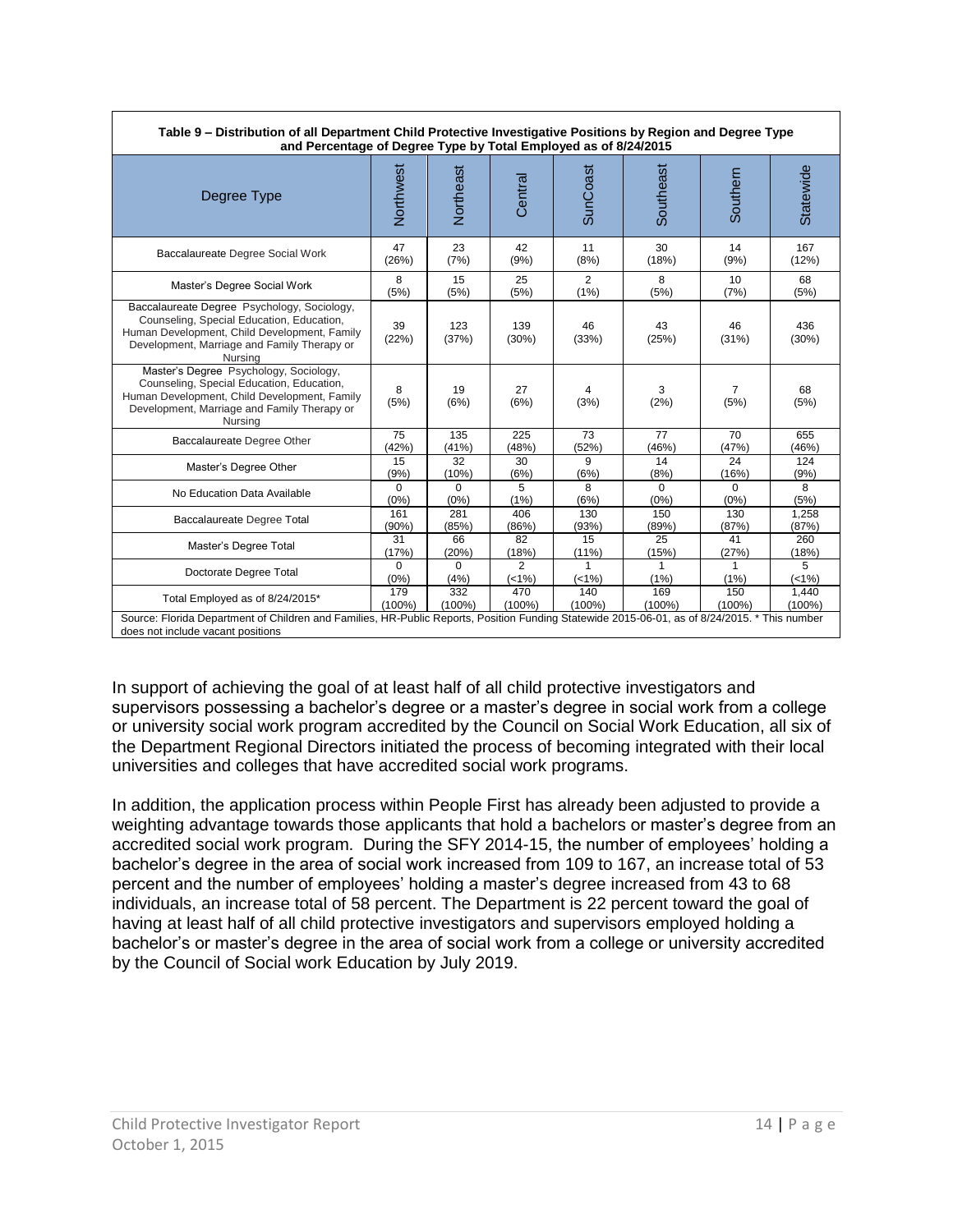## <span id="page-14-0"></span>**Department of Children and Families 2015 Annual Child Protection Investigative Survey Results**

#### <span id="page-14-1"></span>**Child Protection Investigation Survey Results**

The Department emailed its Annual Child Protection Investigative Survey to all Child Protective Investigators, Senior Child Protective Investigators and Child Protective Investigator Supervisors as a way to gain insight into understanding how CPI's, Senior CPI's and CPI Supervisor's view their current work environment and gauge staff's overall view of what is important to them. The survey was administered over a two week period from July 31, 2015 – August 14, 2015 through the Department's Survey Monkey account. All active CPI's, Senior CPI's and CPI Supervisors were encouraged to participate in the survey and was sent the survey link. The survey was estimated to take about 10 minutes, with 11 questions to complete.

The survey had a 40 percent participation rate and garnered an average of 600 responses, with the average respondent having a tenure of five or more years with the Department (26.4%) followed by respondents having a tenure of six months to one year (21.78%). Table 9 shows participant responses to questions related to employee perceptions of the current work place.

| Child Protective Investigation Survey Results:<br>"For the following statements, please indicate how much you agree/disagree" |                                                                                                                                                    |                       |       |                 |                             |                           |  |  |  |  |  |
|-------------------------------------------------------------------------------------------------------------------------------|----------------------------------------------------------------------------------------------------------------------------------------------------|-----------------------|-------|-----------------|-----------------------------|---------------------------|--|--|--|--|--|
| Question #                                                                                                                    | Question                                                                                                                                           | <b>Strongly Agree</b> | Agree | <b>Disagree</b> | Strongly<br><b>Disagree</b> | Total<br><b>Responses</b> |  |  |  |  |  |
| One                                                                                                                           | I feel like Senior Management (Program<br>Administrator and up) understands the<br>role of a Child Protective Investigator                         | 177                   | 310   | 82              | 36                          | 605                       |  |  |  |  |  |
| Two                                                                                                                           | The training I received upon accepting<br>the position prepared me for the Child<br>Protective Investigator (Senior CPI, CPI -<br>Supervisor) role | 102                   | 338   | 121             | 44                          | 605                       |  |  |  |  |  |
| Three                                                                                                                         | The ongoing training that I received is<br>adequate                                                                                                | 117                   | 374   | 90              | 21                          | 602                       |  |  |  |  |  |
| Four                                                                                                                          | My immediate supervisor communicates<br>job expectations and responsibilities<br>clearly                                                           | 263                   | 261   | 53              | 26                          | 603                       |  |  |  |  |  |
| Five                                                                                                                          | I feel like Senior Management (Program<br>Administrator and up) "has my back"                                                                      | 145                   | 273   | 112             | 67                          | 597                       |  |  |  |  |  |
| <b>Six</b>                                                                                                                    | My immediate supervisor provides me<br>with timely feedback                                                                                        | 258                   | 262   | 55              | 27                          | 602                       |  |  |  |  |  |
| Seven                                                                                                                         | My immediate supervisor provides me<br>with fair and honest feedback                                                                               | 271                   | 254   | 51              | 24                          | 600                       |  |  |  |  |  |
| Eight                                                                                                                         | I have sufficient discretion to perform my<br>job and make informed decisions                                                                      | 197                   | 329   | 57              | $\overline{17}$             | 600                       |  |  |  |  |  |
| Nine                                                                                                                          | My supervisor appreciates my work                                                                                                                  | 245                   | 275   | 60              | 19                          | 599                       |  |  |  |  |  |
| Ten                                                                                                                           | My workload is manageable                                                                                                                          | 81                    | 270   | 147             | 102                         | 600                       |  |  |  |  |  |
| Eleven                                                                                                                        | Senior Management appreciates my<br>work                                                                                                           | 121                   | 308   | 118             | 45                          | 592                       |  |  |  |  |  |
| Twelve                                                                                                                        | If I struggle with my workload I can ask<br>for assistance                                                                                         | 129                   | 310   | 117             | 38                          | 594                       |  |  |  |  |  |
| Thirteen                                                                                                                      | I have enough time for my personal life                                                                                                            | 43                    | 175   | 193             | 185                         | 596                       |  |  |  |  |  |
| Fourteen                                                                                                                      | The Department offers career paths for<br>Child Protective Investigators (Senior<br>CPI, CPI-Filed Support Supervisor and<br>CPI-Supervisor)       | 122                   | 365   | $\overline{77}$ | $\overline{37}$             | 601                       |  |  |  |  |  |
| Fifteen                                                                                                                       | I plan to stay with DCF for one or more<br>years                                                                                                   | 217                   | 306   | 47              | 32                          | 602                       |  |  |  |  |  |
| Sixteen                                                                                                                       | Every week I have at least one full day<br>without any work responsibilities                                                                       | 50                    | 121   | 175             | 251                         | 597                       |  |  |  |  |  |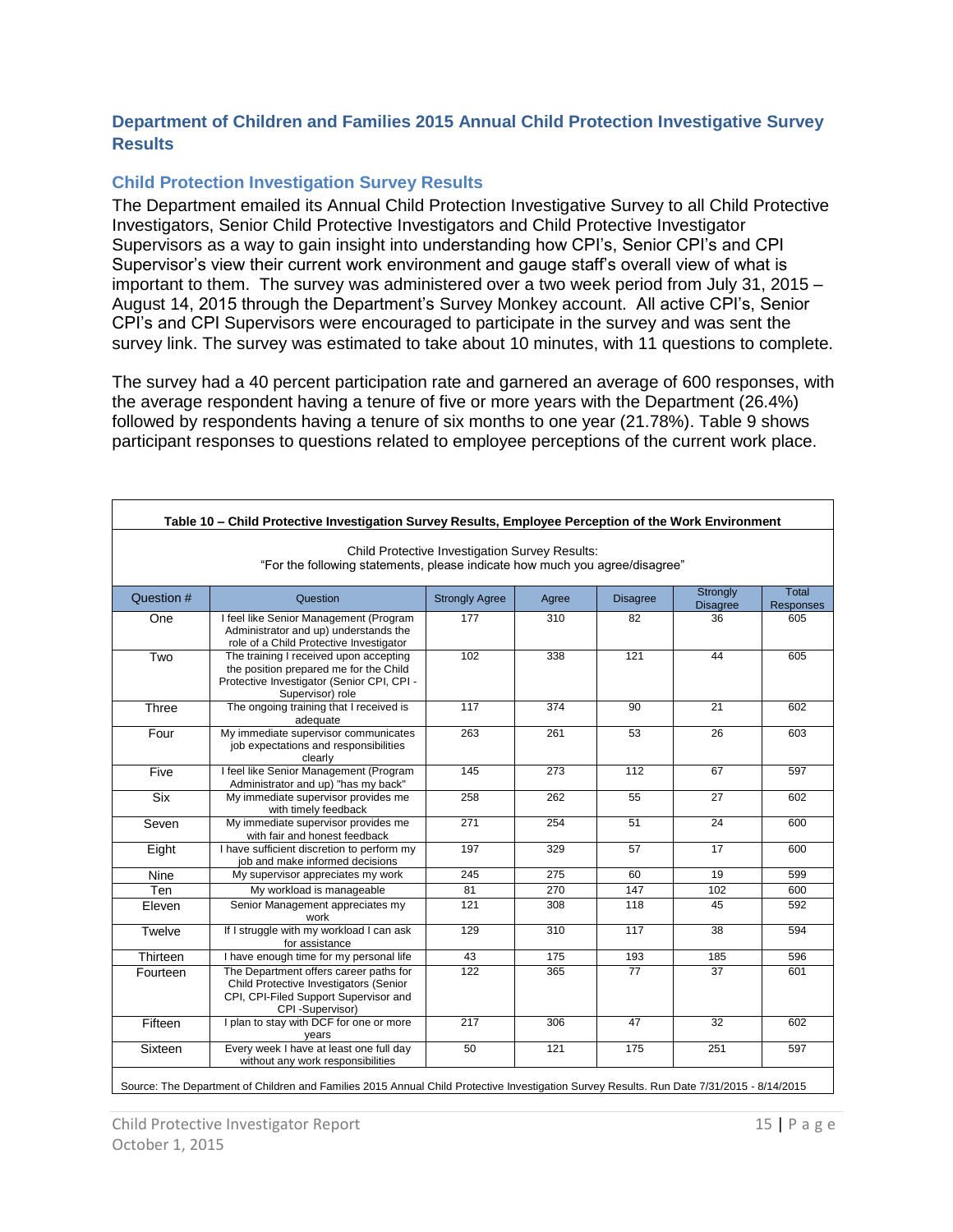Table 11 shows participant responses to questions related to characteristics that are important to them. Based on participant responses, the table show that overall employees value the ability to manage their work and personal life, have support available to them, and have time off each week with no work responsibilities. These attributes chosen as important to participants are consistent with the responses to the table above where employees' top three areas of "strongly disagree" and "disagree" were: "I have enough time for my personal life", "Every week I have at least one full day without any work responsibilities" and "having a manageable workload".

|               | Table 11 - Child Protective Investigations Survey - Characteristics of Importance                                                                                                                                                                     |                                                     |                |                |                |    |                |                |     |     |                                     |                           |                     |
|---------------|-------------------------------------------------------------------------------------------------------------------------------------------------------------------------------------------------------------------------------------------------------|-----------------------------------------------------|----------------|----------------|----------------|----|----------------|----------------|-----|-----|-------------------------------------|---------------------------|---------------------|
|               | Child Protective Investigations Survey Results:<br>"On a scale from 1 to 10 (1 meaning 'not important at all' and 10 meaning 'extremely important'), please indicate how important<br>the following things are to you for your personal satisfaction" |                                                     |                |                |                |    |                |                |     |     |                                     |                           |                     |
| Question<br># | Question                                                                                                                                                                                                                                              | $\overline{1}$<br><b>Not</b><br>Important<br>at All | $\overline{2}$ | 3              | $\overline{4}$ | 5  | 6              | $\overline{7}$ | 8   | 9   | 10<br><b>Extremely</b><br>Important | Total<br><b>Responses</b> | Average<br>Response |
| One           | Immediate<br>Supervisor<br>feedback                                                                                                                                                                                                                   | $\mathbf{1}$                                        | $\overline{4}$ | 6              | 6              | 38 | 15             | 69             | 128 | 77  | 264                                 | 605                       | 8.52                |
| Two           | Treatment from<br>supervisor and<br>senior<br>management                                                                                                                                                                                              | $\mathbf 0$                                         | $\overline{2}$ | $\mathbf{1}$   | $\mathbf{1}$   | 3  | 21             | 19             | 27  | 94  | 89                                  | 346                       | 9.04                |
| Three         | Base Pay                                                                                                                                                                                                                                              | $\overline{2}$                                      | $\mathbf{1}$   | $\overline{2}$ | $\overline{7}$ | 39 | 28             | 55             | 84  | 87  | 300                                 | 605                       | 8.66                |
| Four          | Overtime Pay                                                                                                                                                                                                                                          | 10                                                  | 5              | 6              | 9              | 37 | 36             | 52             | 75  | 76  | 298                                 | 604                       | 8.45                |
| Five          | Discretionary<br>performance<br>bonus                                                                                                                                                                                                                 | 10                                                  | $\overline{4}$ | 10             | 6              | 55 | 45             | 57             | 88  | 75  | 256                                 | 606                       | 8.18                |
| Six           | Job-related<br>training                                                                                                                                                                                                                               | $\overline{2}$                                      | $\mathbf{1}$   | 0              | $\overline{2}$ | 19 | 28             | 27             | 90  | 110 | 324                                 | 603                       | 8.98                |
| Seven         | Immediate<br>Supervisor<br>recognition for<br>my work                                                                                                                                                                                                 | 10                                                  | 9              | 8              | 17             | 64 | 52             | 72             | 107 | 93  | 172                                 | 604                       | 7.73                |
| Eight         | Senior<br>management<br>recognition for<br>my work                                                                                                                                                                                                    | 15                                                  | 9              | 15             | 16             | 72 | 55             | 84             | 91  | 94  | 153                                 | 604                       | 7.49                |
| Nine          | Time off each<br>week with no<br>work<br>responsibilities                                                                                                                                                                                             | 10                                                  | $\overline{7}$ | 6              | 9              | 29 | 18             | 29             | 67  | 83  | 345                                 | 603                       | 8.73                |
| <b>Ten</b>    | Temporary relief<br>from caseload<br>rotation if<br>necessary                                                                                                                                                                                         | $\overline{7}$                                      | $\mathbf{1}$   | 10             | 8              | 32 | 16             | 39             | 78  | 94  | 316                                 | 601                       | 8.70                |
| Eleven        | Availability of<br>support                                                                                                                                                                                                                            | $\mathbf 0$                                         | $\mathbf{1}$   | 3              | 5              | 17 | 11             | 33             | 70  | 112 | 350                                 | 602                       | 9.10                |
| Twelve        | Ability to Manage<br>work and<br>personal life                                                                                                                                                                                                        | $\mathbf{1}$                                        | $\mathbf{1}$   | $\overline{2}$ | $\mathbf{1}$   | 14 | $\overline{7}$ | 23             | 46  | 75  | 430                                 | 600                       | 9.38                |
| Thirteen      | Career options/<br>advancement<br>within DCF                                                                                                                                                                                                          | 3                                                   | 4              | $\overline{2}$ | 5              | 27 | 28             | 39             | 81  | 102 | 312                                 | 603                       | 8.79                |

Source: The Department of Children and Families 2015 Annual Child Protective Investigation Survey Results. Run Date 7/31/2015 - 8/14/2015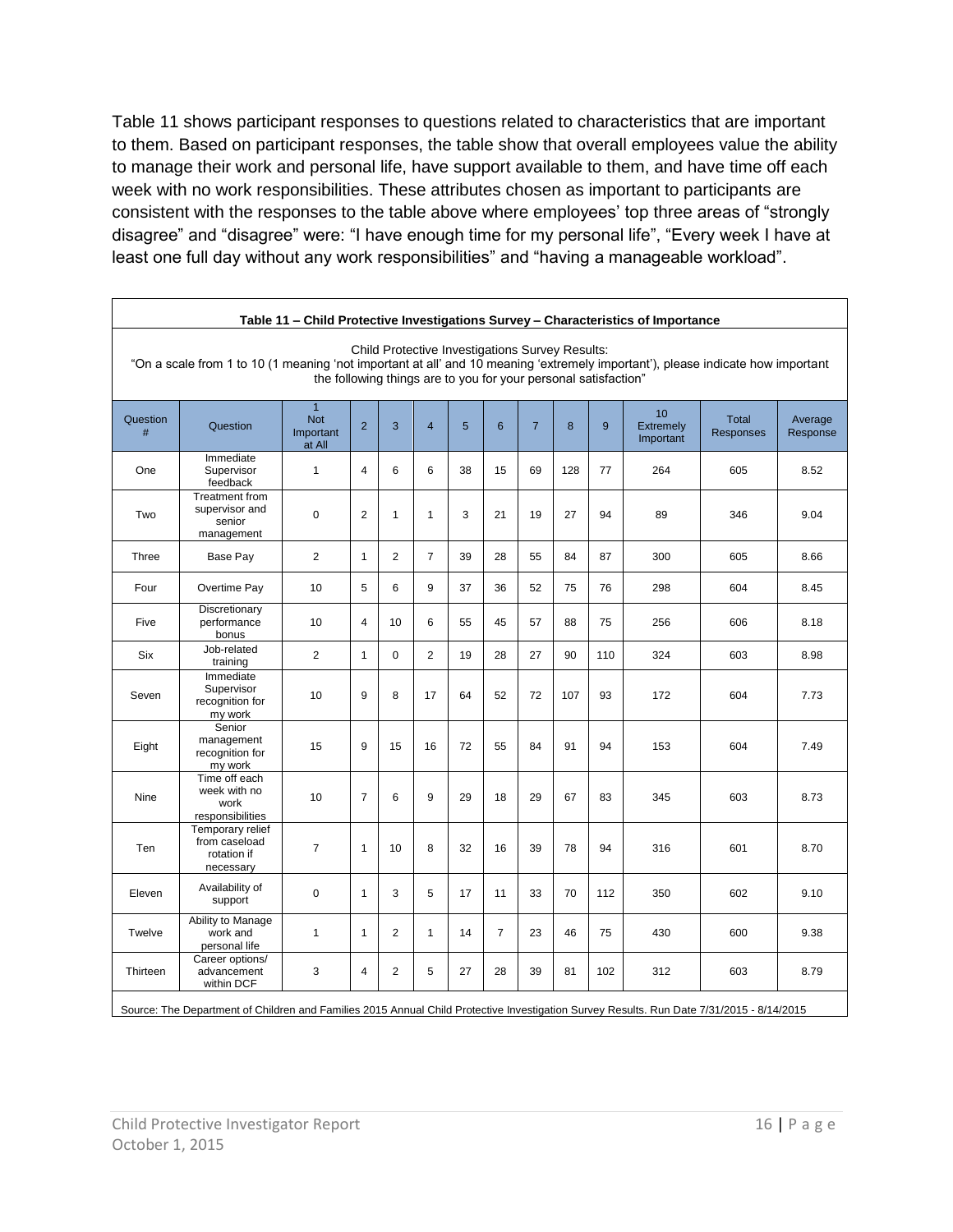Within the questions that were scored on a scale of 1 to 10 ("1 meaning 'not important at all" and 10 meaning "extremely important"), the four highest scoring responses of importance are identified in Table 12. These findings are consistent with the responses to the North Highland's CPI Retention Survey administered to CPI's, Senior CPI's and CPI Supervisor's during the SFY 2013-14, where participants selected the same characteristics as being most important to them.

| Table 12 – Child Protective Investigations Survey – Top Four Statements of Importance                                                                                                                                                                                                     |                                                           |                                   |                |                |                |    |                |                |    |     |                                           |                           |                     |
|-------------------------------------------------------------------------------------------------------------------------------------------------------------------------------------------------------------------------------------------------------------------------------------------|-----------------------------------------------------------|-----------------------------------|----------------|----------------|----------------|----|----------------|----------------|----|-----|-------------------------------------------|---------------------------|---------------------|
| Four Highest Scoring Responses from Child Protective Investigations Survey Results:<br>"On a scale from I to 10 (1 meaning 'not important at all' and 10 meaning 'extremely important'), please indicate how important the following things are<br>to you for your personal satisfaction" |                                                           |                                   |                |                |                |    |                |                |    |     |                                           |                           |                     |
| Question<br>#                                                                                                                                                                                                                                                                             | Question                                                  | <b>Not</b><br>Important<br>at All | $\overline{2}$ | 3              | $\overline{4}$ | 5  | 6              | $\overline{7}$ | 8  | 9   | 10 <sup>1</sup><br>Extremely<br>Important | Total<br><b>Responses</b> | Average<br>Response |
| Twelve                                                                                                                                                                                                                                                                                    | Ability to<br>Manage work<br>and personal<br>life         | 1                                 | 1              | $\overline{2}$ | 1              | 14 | $\overline{7}$ | 23             | 46 | 75  | 430                                       | 600                       | 9.38                |
| Eleven                                                                                                                                                                                                                                                                                    | Availability of<br>support                                | $\Omega$                          | 1              | 3              | 5              | 17 | 11             | 33             | 70 | 112 | 350                                       | 602                       | 9.10                |
| <b>Nine</b>                                                                                                                                                                                                                                                                               | Time off each<br>week with no<br>work<br>responsibilities | 10                                | $\overline{7}$ | 6              | 9              | 29 | 18             | 29             | 67 | 83  | 345                                       | 603                       | 8.73                |
| <b>Six</b>                                                                                                                                                                                                                                                                                | Job-related<br>training                                   | $\overline{2}$                    | 1              | 0              | $\overline{2}$ | 19 | 28             | 27             | 90 | 110 | 324                                       | 603                       | 8.98                |
| Source: The Department of Children and Families 2015 Annual Child Protective Investigation Survey Results. Run Date 7/31/2015 - 8/14/2015                                                                                                                                                 |                                                           |                                   |                |                |                |    |                |                |    |     |                                           |                           |                     |

Tables 13 and 14 show the top three statements survey participants "strongly agree/agree" and the top three statements participants "strongly disagree/disagree" with regarding the work environment.

| "Top Three Strongly Agree/Agree Statement<br>"For the following statements, please indication how much you agree/disagree" |                                                                                          |                       |                 |                  |                          |                        |  |
|----------------------------------------------------------------------------------------------------------------------------|------------------------------------------------------------------------------------------|-----------------------|-----------------|------------------|--------------------------|------------------------|--|
| Question #                                                                                                                 | Question                                                                                 | <b>Strongly Agree</b> | Agree           | <b>Disagree</b>  | <b>Strongly Disagree</b> | <b>Total Responses</b> |  |
| Seven                                                                                                                      | My immediate supervisor<br>provides me with fair and<br>honest feedback                  | 271<br>(45.17%)       | 254<br>(42.33%) | 51<br>$(8.50\%)$ | 24<br>$(4.00\%)$         | 600                    |  |
| Four                                                                                                                       | My immediate supervisor<br>communicates job expectations<br>and responsibilities clearly | 263<br>(43.62%)       | 261<br>(43.28%) | 53<br>(8.79%)    | 26<br>(4.31%)            | 603                    |  |
| <b>Six</b>                                                                                                                 | My immediate supervisor<br>provides me with timely<br>feedback                           | 258<br>(42.86%)       | 262<br>(43.52%) | 55<br>$(9.14\%)$ | 27<br>(4.49%)            | 602                    |  |